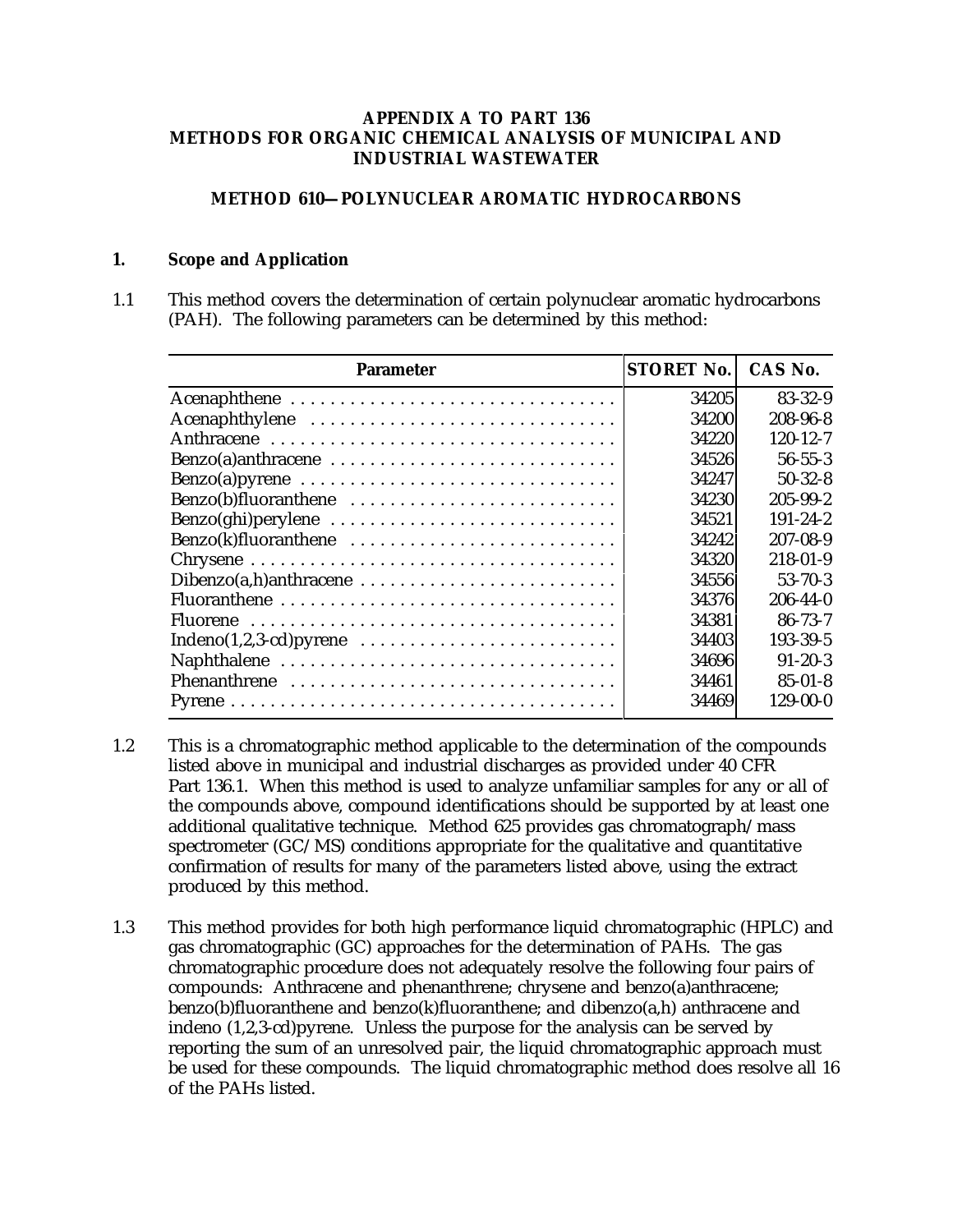- 1.4 The method detection limit (MDL, defined in Section  $15.1$ )<sup>1</sup> for each parameter is listed in Table 1. The MDL for a specific wastewater may differ from those listed, depending upon the nature of interferences in the sample matrix.
- 1.5 The sample extraction and concentration steps in this method are essentially the same as in Methods 606, 608, 609, 611, and 612. Thus, a single sample may be extracted to measure the parameters included in the scope of each of these methods. When cleanup is required, the concentration levels must be high enough to permit selecting aliquots, as necessary, to apply appropriate cleanup procedures. Selection of the aliquots must be made prior to the solvent exchange steps of this method. The analyst is allowed the latitude, under Sections 12 and 13, to select chromatographic conditions appropriate for the simultaneous measurement of combinations of these parameters.
- 1.6 Any modification of this method, beyond those expressly permitted, shall be considered as a major modification subject to application and approval of alternate test procedures under 40 CFR Parts 136.4 and 136.5.
- 1.7 This method is restricted to use by or under the supervision of analysts experienced in the use of HPLC and GC systems and in the interpretation of liquid and gas chromatograms. Each analyst must demonstrate the ability to generate acceptable results with this method using the procedure described in Section 8.2.

## **2. Summary of Method**

- 2.1 A measured volume of sample, approximately 1 L, is extracted with methylene chloride using a separatory funnel. The methylene chloride extract is dried and concentrated to a volume of 10 mL or less. The extract is then separated by HPLC or GC. Ultraviolet (UV) and fluorescence detectors are used with HPLC to identify and measure the PAHs. A flame ionization detector is used with  $GC<sup>2</sup>$ .
- 2.2 The method provides a silica gel column cleanup procedure to aid in the elimination of interferences that may be encountered.

#### **3. Interferences**

- 3.1 Method interferences may be caused by contaminants in solvents, reagents, glassware, and other sample processing hardware that lead to discrete artifacts and/or elevated baselines in the chromatograms. All of these materials must be routinely demonstrated to be free from interferences under the conditions of the analysis by running laboratory reagent blanks as described in Section 8.1.3.
	- 3.1.1 Glassware must be scrupulously cleaned.<sup>3</sup> Clean all glassware as soon as possible after use by rinsing with the last solvent used in it. Solvent rinsing should be followed by detergent washing with hot water, and rinses with tap water and distilled water. The glassware should then be drained dry, and heated in a muffle furnace at 400°C for 15-30 minutes. Some thermally stable materials, such as PCBs, may not be eliminated by this treatment. Solvent rinses with acetone and pesticide quality hexane may be substituted for the muffle furnace heating. Thorough rinsing with such solvents usually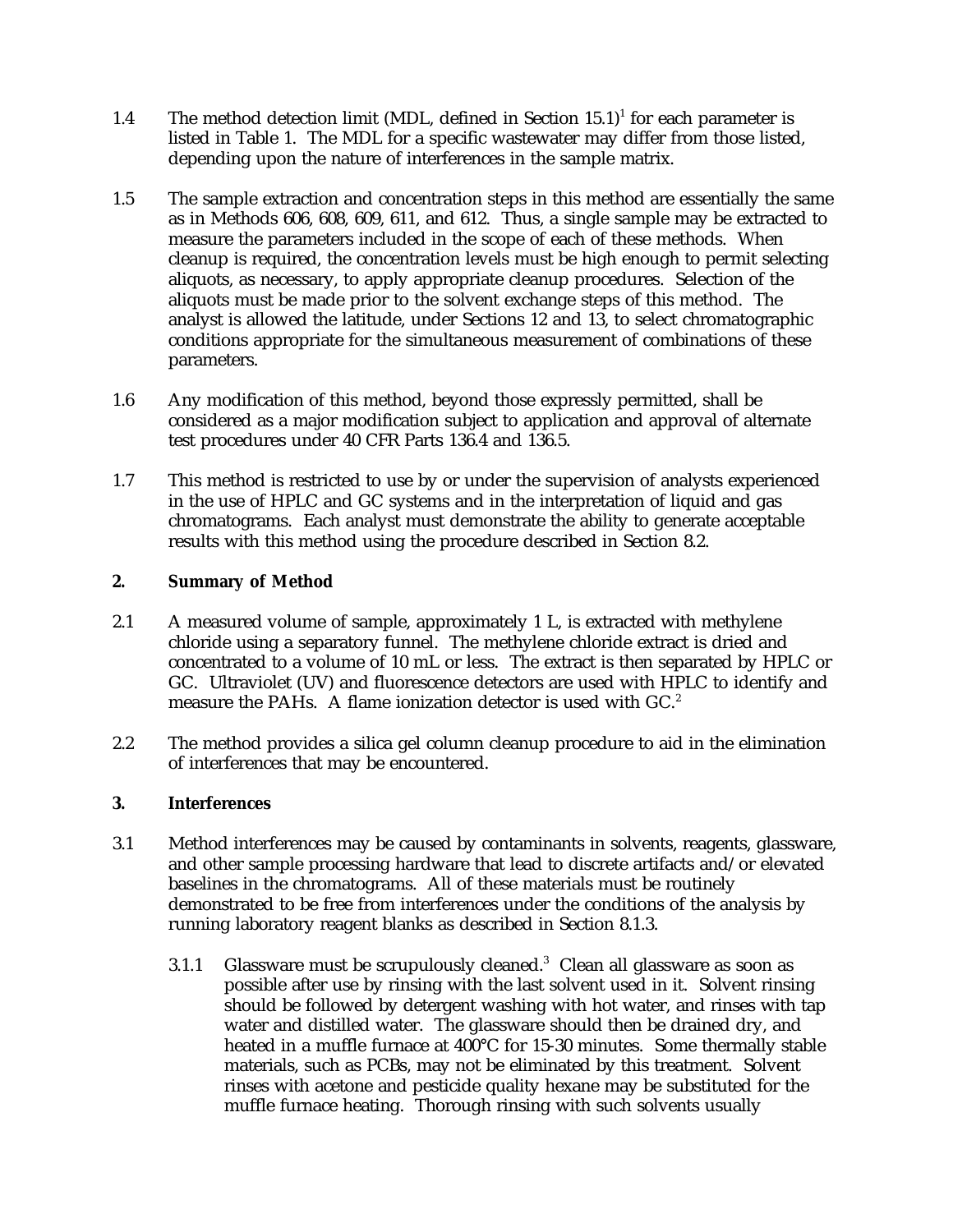eliminates PCB interference. Volumetric ware should not be heated in a muffle furnace. After drying and cooling, glassware should be sealed and stored in a clean environment to prevent any accumulation of dust or other contaminants. Store inverted or capped with aluminum foil.

- 3.1.2 The use of high purity reagents and solvents helps to minimize interference problems. Purification of solvents by distillation in all-glass systems may be required.
- 3.2 Matrix interferences may be caused by contaminants that are co-extracted from the sample. The extent of matrix interferences will vary considerably from source to source, depending upon the nature and diversity of the industrial complex or municipality being sampled. The cleanup procedure in Section 11 can be used to overcome many of these interferences, but unique samples may require additional cleanup approaches to achieve the MDL listed in Table 1.
- 3.3 The extent of interferences that may be encountered using liquid chromatographic techniques has not been fully assessed. Although the HPLC conditions described allow for a unique resolution of the specific PAH compounds covered by this method, other PAH compounds may interfere.

## **4. Safety**

- 4.1 The toxicity or carcinogenicity of each reagent used in this method have not been precisely defined; however, each chemical compound should be treated as a potential health hazard. From this viewpoint, exposure to these chemicals must be reduced to the lowest possible level by whatever means available. The laboratory is responsible for maintaining a current awareness file of OSHA regulations regarding the safe handling of the chemicals specified in this method. A reference file of material data handling sheets should also be made available to all personnel involved in the chemical analysis. Additional references to laboratory safety are available and have been identified<sup>4-6</sup> for the information of the analyst.
- 4.2 The following parameters covered by this method have been tentatively classified as known or suspected, human or mammalian carcinogens: benzo(a)anthracene, benzo(a)pyrene, and dibenzo(a,h)-anthracene. Primary standards of these toxic compounds should be prepared in a hood. A NIOSH/MESA approved toxic gas respirator should be worn when the analyst handles high concentrations of these toxic compounds.

# **5. Apparatus and Materials**

- 5.1 Sampling equipment, for discrete or composite sampling.
	- 5.1.1 Grab sample bottle—1 L or 1 qt, amber glass, fitted with a screw cap lined with Teflon. Foil may be substituted for Teflon if the sample is not corrosive. If amber bottles are not available, protect samples from light. The bottle and cap liner must be washed, rinsed with acetone or methylene chloride, and dried before use to minimize contamination.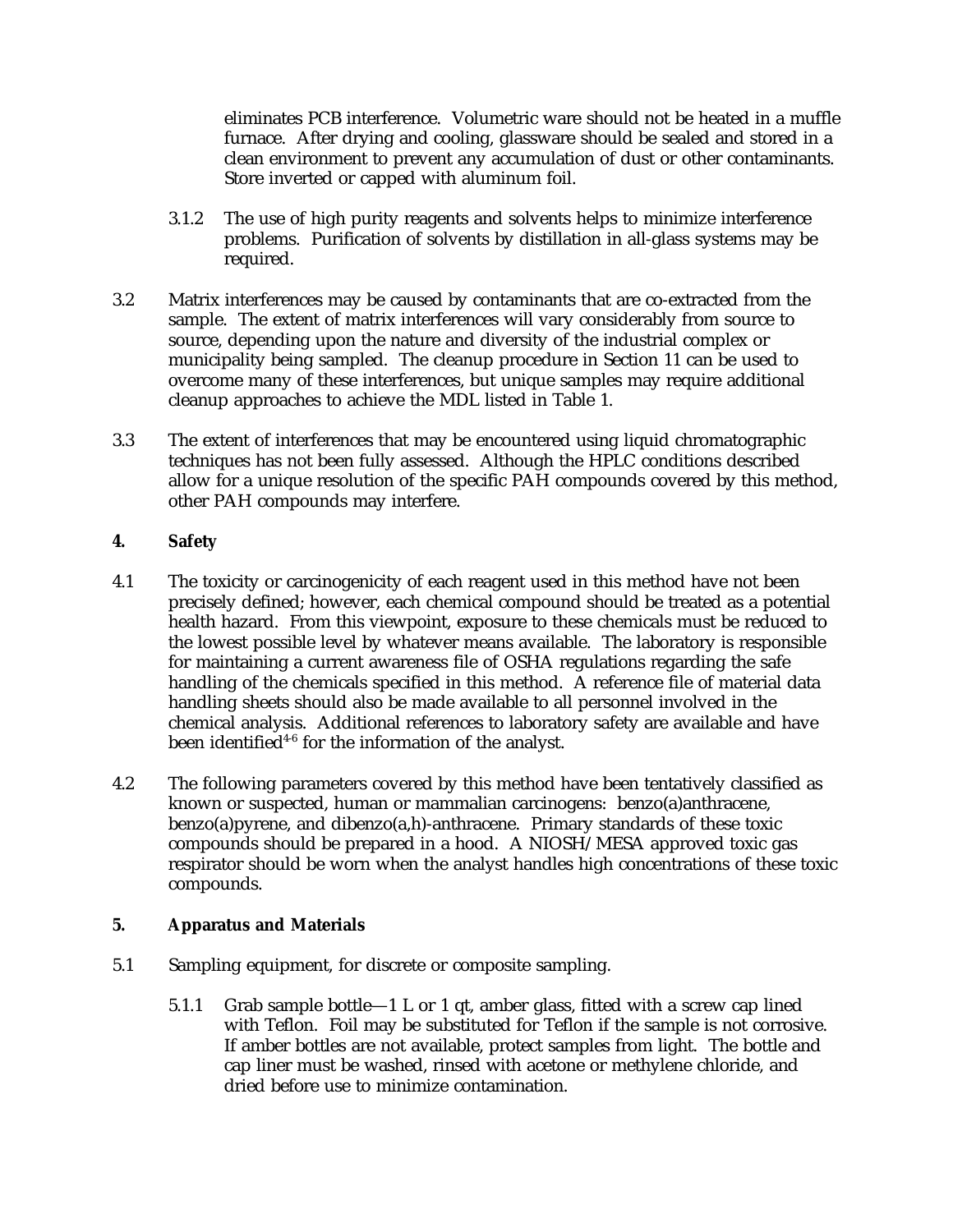- 5.1.2 Automatic sampler (optional)—The sampler must incorporate glass sample containers for the collection of a minimum of 250 mL of sample. Sample containers must be kept refrigerated at 4°C and protected from light during compositing. If the sampler uses a peristaltic pump, a minimum length of compressible silicone rubber tubing may be used. Before use, however, the compressible tubing should be thoroughly rinsed with methanol, followed by repeated rinsings with distilled water to minimize the potential for contamination of the sample. An integrating flow meter is required to collect flow proportional composites.
- 5.2 Glassware (All specifications are suggested. Catalog numbers are included for illustration only.)
	- 5.2.1 Separatory funnel—2 L, with Teflon stopcock.
	- 5.2.2 Drying column—Chromatographic column, approximately 400 mm long x 19 mm ID, with coarse frit filter disc.
	- 5.2.3 Concentrator tube, Kuderna-Danish—10 mL, graduated (Kontes K-570050-1025 or equivalent). Calibration must be checked at the volumes employed in the test. Ground glass stopper is used to prevent evaporation of extracts.
	- 5.2.4 Evaporative flask, Kuderna-Danish—500 mL (Kontes K-570001-0500 or equivalent). Attach to concentrator tube with springs.
	- 5.2.5 Snyder column, Kuderna-Danish—Three-ball macro (Kontes K-503000-0121 or equivalent).
	- 5.2.6 Snyder column, Kuderna-Danish—Two-ball micro (Kontes K-569001-0219 or equivalent).
	- 5.2.7 Vials—10-15 mL, amber glass, with Teflon-lined screw cap.
	- 5.2.8 Chromatographic column—250 mm long x 10 mm ID, with coarse frit filter disc at bottom and Teflon stopcock.
- 5.3 Boiling chips—Approximately 10/40 mesh. Heat to 400°C for 30 minutes or Soxhlet extract with methylene chloride.
- 5.4 Water bath—Heated, with concentric ring cover, capable of temperature control  $(\pm 2^{\circ}C)$ . The bath should be used in a hood.
- 5.5 Balance—Analytical, capable of accurately weighing 0.0001 g.
- 5.6 High performance liquid chromatograph (HPLC)—An analytical system complete with column supplies, high pressure syringes, detectors, and compatible strip-chart recorder. A data system is recommended for measuring peak areas and retention times.
	- 5.6.1 Gradient pumping system—Constant flow.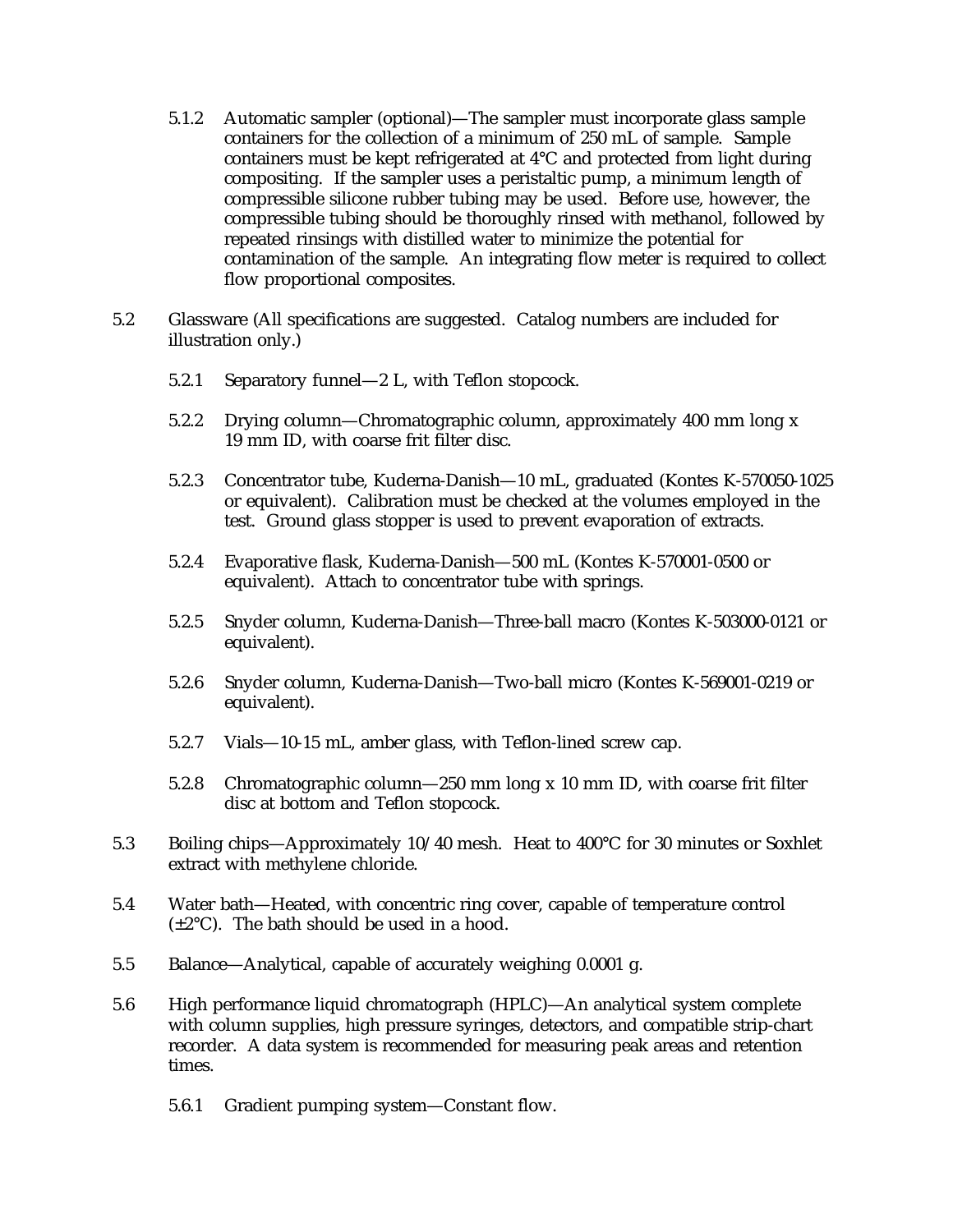- 5.6.2 Reverse phase column—HC-ODS Sil-X, 5 micron particle diameter, in a 25 cm x 2.6 mm ID stainless steel column (Perkin Elmer No. 089-0716 or equivalent). This column was used to develop the method performance statements in Section 15. Guidelines for the use of alternate column packings are provided in Section 12.2.
- 5.6.3 Detectors—Fluorescence and/or UV detectors. The fluorescence detector is used for excitation at 280 nm and emission greater than 389 nm cutoff (Corning 3-75 or equivalent). Fluorometers should have dispersive optics for excitation and can utilize either filter or dispersive optics at the emission detector. The UV detector is used at 254 nm and should be coupled to the fluorescence detector. These detectors were used to develop the method performance statements in Section 15. Guidelines for the use of alternate detectors are provided in Section 12.2.
- 5.7 Gas chromatograph—An analytical system complete with temperature programmable gas chromatograph suitable for on-column or splitless injection and all required accessories including syringes, analytical columns, gases, detector, and strip-chart recorder. A data system is recommended for measuring peak areas.
	- 5.7.1 Column—1.8 m long x 2 mm ID glass, packed with 3% OV-17 on Chromosorb W-AW-DCMS (100/120 mesh) or equivalent. This column was used to develop the retention time data in Table 2. Guidelines for the use of alternate column packings are provided in Section 13.3.
	- 5.7.2 Detector—Flame ionization detector. This detector has proven effective in the analysis of wastewaters for the parameters listed in the scope (Section 1.1), excluding the four pairs of unresolved compounds listed in Section 1.3. Guidelines for the use of alternate detectors are provided in Section 13.3.

#### **6. Reagents**

- 6.1 Reagent water—Reagent water is defined as a water in which an interferent is not observed at the MDL of the parameters of interest.
- 6.2 Sodium thiosulfate—(ACS) Granular.
- 6.3 Cyclohexane, methanol, acetone, methylene chloride, pentane—Pesticide quality or equivalent.
- 6.4 Acetonitrile—HPLC quality, distilled in glass.
- 6.5 Sodium sulfate—(ACS) Granular, anhydrous. Purify by heating at  $400^{\circ}$ C for four hours in a shallow tray.
- 6.6 Silica gel—100/200 mesh, desiccant, Davison, Grade-923 or equivalent. Before use, activate for at least 16 hours at 130°C in a shallow glass tray, loosely covered with foil.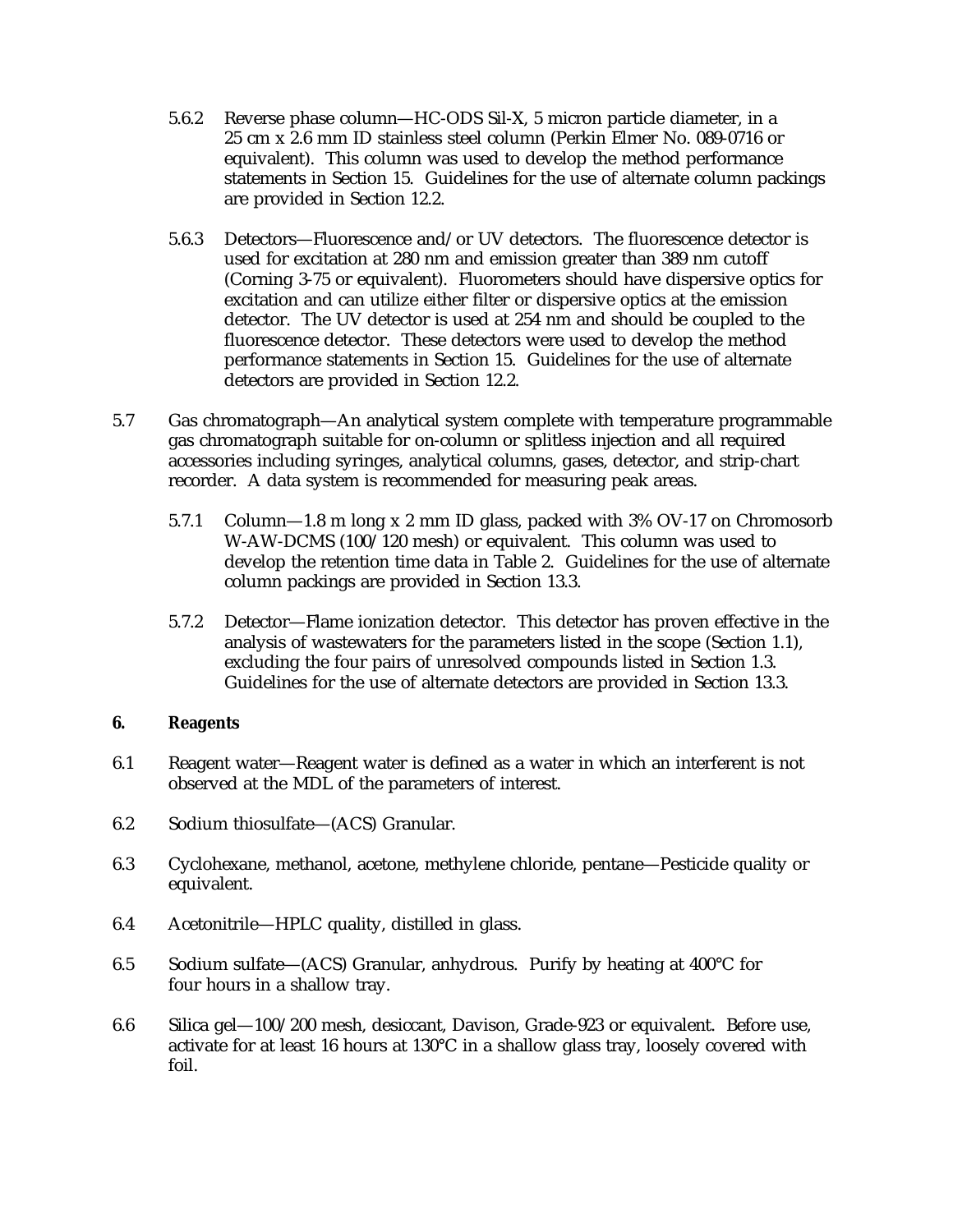- 6.7 Stock standard solutions (1.00  $\mu$ g/ $\mu$ L)—Stock standard solutions can be prepared from pure standard materials or purchased as certified solutions.
	- 6.7.1 Prepare stock standard solutions by accurately weighing about 0.0100 g of pure material. Dissolve the material in acetonitrile and dilute to volume in a 10 mL volumetric flask. Larger volumes can be used at the convenience of the analyst. When compound purity is assayed to be 96% or greater, the weight can be used without correction to calculate the concentration of the stock standard. Commercially prepared stock standards can be used at any concentration if they are certified by the manufacturer or by an independent source.
	- 6.7.2 Transfer the stock standard solutions into Teflon-sealed screw-cap bottles. Store at 4°C and protect from light. Stock standard solutions should be checked frequently for signs of degradation or evaporation, especially just prior to preparing calibration standards from them.
	- 6.7.3 Stock standard solutions must be replaced after six months, or sooner if comparison with check standards indicates a problem.
- 6.8 Quality control check sample concentrate—See Section 8.2.1.

# **7. Calibration**

- 7.1 Establish liquid or gas chromatographic operating conditions equivalent to those given in Table 1 or 2. The chromatographic system can be calibrated using the external standard technique (Section 7.2) or the internal standard technique (Section 7.3).
- 7.2 External standard calibration procedure
	- 7.2.1 Prepare calibration standards at a minimum of three concentration levels for each parameter of interest by adding volumes of one or more stock standards to a volumetric flask and diluting to volume with acetonitrile. One of the external standards should be at a concentration near, but above, the MDL (Table 1) and the other concentrations should correspond to the expected range of concentrations found in real samples or should define the working range of the detector.
	- 7.2.2 Using injections of 5-25  $\mu$ L for HPLC and 2-5  $\mu$ L for GC, analyze each calibration standard according to Section 12 or 13, as appropriate. Tabulate peak height or area responses against the mass injected. The results can be used to prepare a calibration curve for each compound. Alternatively, if the ratio of response to amount injected (calibration factor) is a constant over the working range (<10% relative standard deviation, RSD), linearity through the origin can be assumed and the average ratio or calibration factor can be used in place of a calibration curve.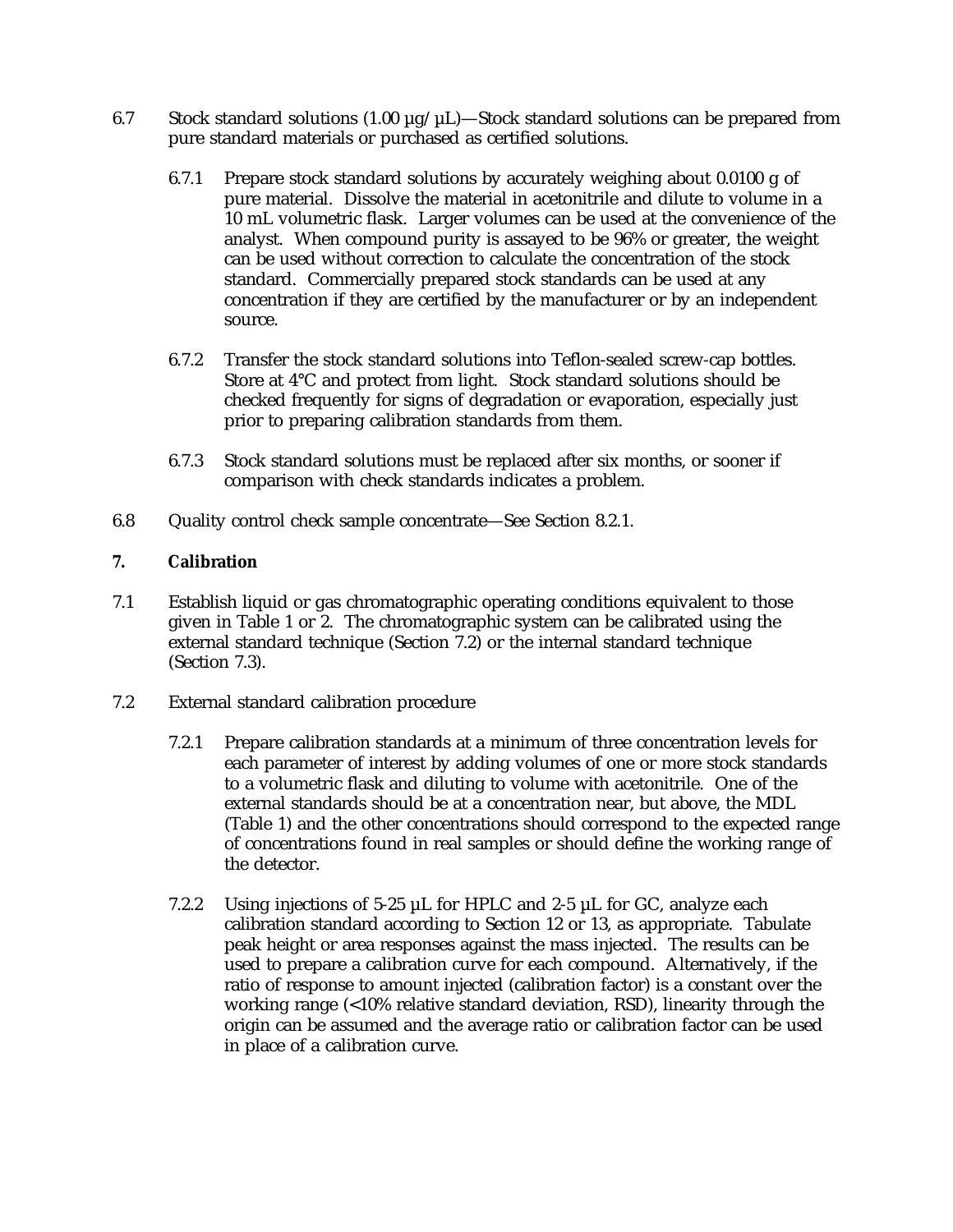- 7.3 Internal standard calibration procedure—To use this approach, the analyst must select one or more internal standards that are similar in analytical behavior to the compounds of interest. The analyst must further demonstrate that the measurement of the internal standard is not affected by method or matrix interferences. Because of these limitations, no internal standard can be suggested that is applicable to all samples.
	- 7.3.1 Prepare calibration standards at a minimum of three concentration levels for each parameter of interest by adding volumes of one or more stock standards to a volumetric flask. To each calibration standard, add a known constant amount of one or more internal standards, and dilute to volume with acetonitrile. One of the standards should be at a concentration near, but above, the MDL and the other concentrations should correspond to the expected range of concentrations found in real samples or should define the working range of the detector.
	- 7.3.2 Using injections of 5-25 µL for HPLC and 2-5 µL for GC, analyze each calibration standard according to Section 12 or 13, as appropriate. Tabulate peak height or area responses against concentration for each compound and internal standard. Calculate response factors (RF) for each compound using Equation 1.

*Equation 1*

$$
RF = \frac{(A_s) (C_{is})}{(A_{is}) (C_s)}
$$

where:

 $A_s$  = Response for the parameter to be measured.

 $A_{is}$  = Response for the internal standard.

 $\rm C_{is}$  = Concentration of the internal standard (µg/L).

 $C_s =$  Concentration of the parameter to be measured ( $\mu$ g/L).

If the RF value over the working range is a constant  $\left( < 10\% \text{ RSD} \right)$ , the RF can be assumed to be invariant and the average RF can be used for calculations. Alternatively, the results can be used to plot a calibration curve of response ratios,  $\rm A_s/A_{is}$ , vs. concentration ratios  $\rm C$  / $\rm C_s$   $\rlap{.}^\ast$ .

7.4 The working calibration curve, calibration factor, or RF must be verified on each working day by the measurement of one or more calibration standards. If the response for any parameter varies from the predicted response by more than  $\pm 15\%$ , the test must be repeated using a fresh calibration standard. Alternatively, a new calibration curve must be prepared for that compound.

This equation corrects an error made in the original method publication (49 FR 43234, \* October 26, 1984). This correction will be formalized through a rulemaking in FY97.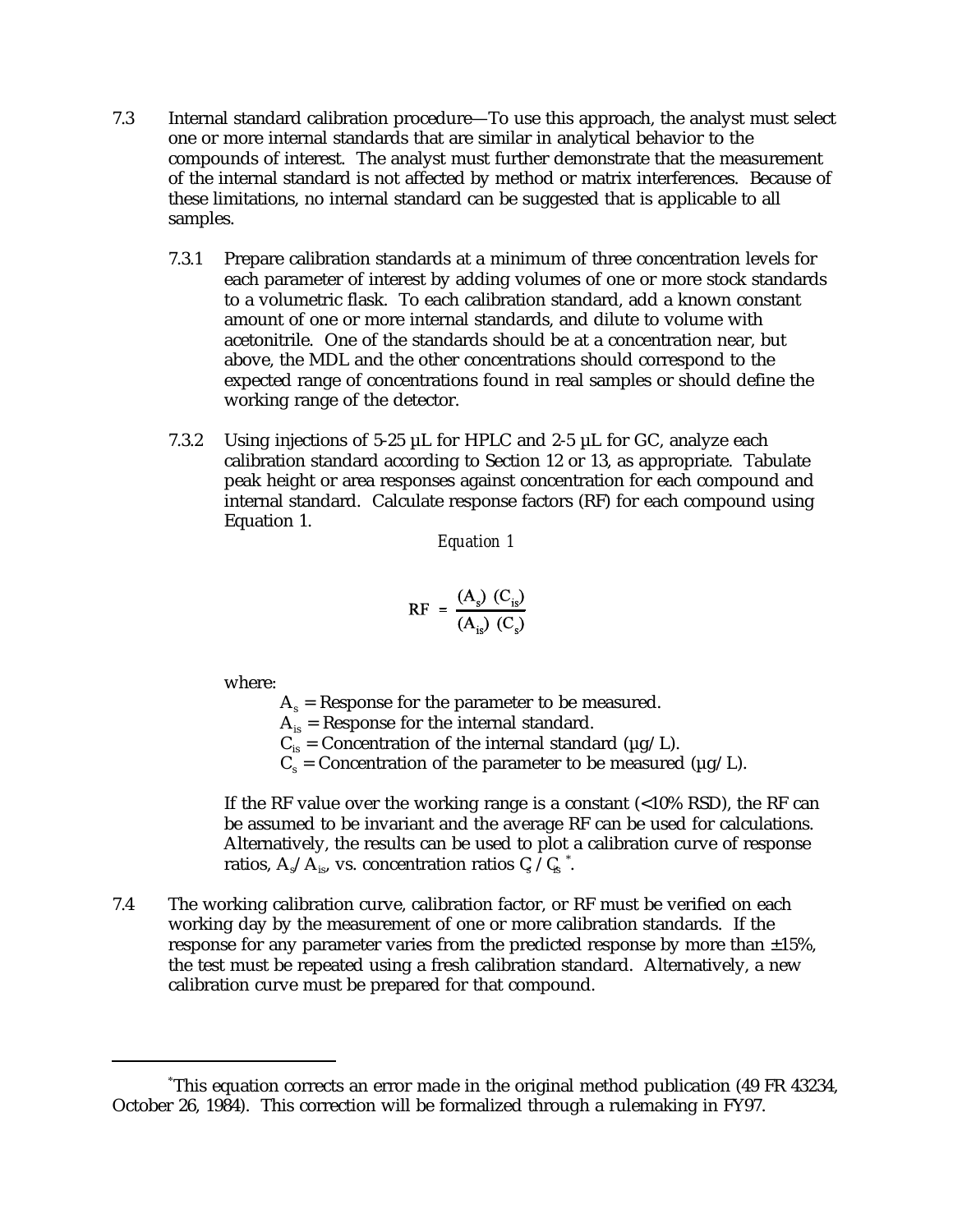7.5 Before using any cleanup procedure, the analyst must process a series of calibration standards through the procedure to validate elution patterns and the absence of interferences from the reagents.

## **8. Quality Control**

- 8.1 Each laboratory that uses this method is required to operate a formal quality control program. The minimum requirements of this program consist of an initial demonstration of laboratory capability and an ongoing analysis of spiked samples to evaluate and document data quality. The laboratory must maintain records to document the quality of data that is generated. Ongoing data quality checks are compared with established performance criteria to determine if the results of analyses meet the performance characteristics of the method. When results of sample spikes indicate atypical method performance, a quality control check standard must be analyzed to confirm that the measurements were performed in an in-control mode of operation.
	- 8.1.1 The analyst must make an initial, one-time, demonstration of the ability to generate acceptable accuracy and precision with this method. This ability is established as described in Section 8.2.
	- 8.1.2 In recognition of advances that are occurring in chromatography, the analyst is permitted certain options (detailed in Sections 10.4, 11.1, 12.2, and 13.3) to improve the separations or lower the cost of measurements. Each time such a modification is made to the method, the analyst is required to repeat the procedure in Section 8.2.
	- 8.1.3 Before processing any samples the analyst must analyze a reagent water blank to demonstrate that interferences from the analytical system and glassware are under control. Each time a set of samples is extracted or reagents are changed a reagent water blank must be processed as a safeguard against laboratory contamination.
	- 8.1.4 The laboratory must, on an ongoing basis, spike and analyze a minimum of 10% of all samples to monitor and evaluate laboratory data quality. This procedure is described in Section 8.3.
	- 8.1.5 The laboratory must, on an ongoing basis, demonstrate through the analyses of quality control check standards that the operation of the measurement system is in control. This procedure is described in Section 8.4. The frequency of the check standard analyses is equivalent to 10% of all samples analyzed but may be reduced if spike recoveries from samples (Section 8.3) meet all specified quality control criteria.
	- 8.1.6 The laboratory must maintain performance records to document the quality of data that is generated. This procedure is described in Section 8.5.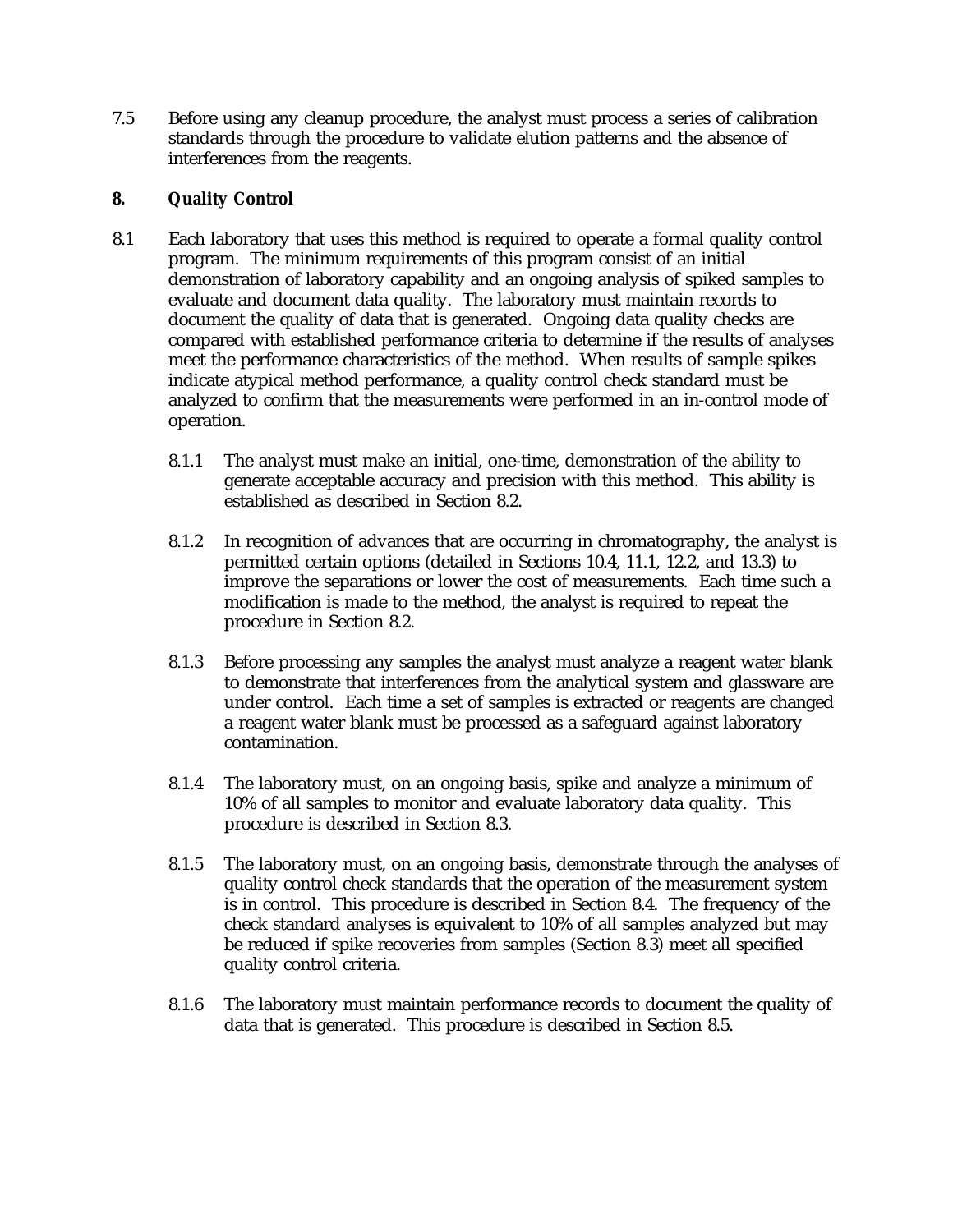- 8.2 To establish the ability to generate acceptable accuracy and precision, the analyst must perform the following operations.
	- 8.2.1 A quality control (QC) check sample concentrate is required containing each parameter of interest at the following concentrations in acetonitrile: 100 µg/mL of any of the six early-eluting PAHs (naphthalene, acenaphthylene, acenaphthene, fluorene, phenanthrene, and anthracene); 5 µg/mL of benzo(k)fluoranthene; and 10 µg/mL of any of the other PAHs. The QC check sample concentrate must be obtained from the U.S. Environmental Protection Agency, Environmental Monitoring and Support Laboratory in Cincinnati, Ohio, if available. If not available from that source, the QC check sample concentrate must be obtained from another external source. If not available from either source above, the QC check sample concentrate must be prepared by the laboratory using stock standards prepared independently from those used for calibration.
	- 8.2.2 Using a pipet, prepare QC check samples at the test concentrations shown in Table 3 by adding 1.00 mL of QC check sample concentrate to each of four 1 L aliquots of reagent water.
	- 8.2.3 Analyze the well-mixed QC check samples according to the method beginning in Section 10.
	- 8.2.4 Calculate the average recovery  $(\overline{X})$  in  $\mu$ g/L, and the standard deviation of the recovery (s) in µg/L, for each parameter using the four results.
	- 8.2.5 For each parameter compare s and  $\bar{X}$  with the corresponding acceptance criteria for precision and accuracy, respectively, found in Table 3. If s and  $X$ for all parameters of interest meet the acceptance criteria, the system performance is acceptable and analysis of actual samples can begin. If any individual  $s$  exceeds the precision limit or any individual  $\boldsymbol{X}$  falls outside the range for accuracy, the system performance is unacceptable for that parameter.
		- *NOTE*: The large number of parameters in Table 3 present a substantial probability that one or more will fail at least one of the acceptance criteria when all parameters are analyzed.
	- 8.2.6 When one or more of the parameters tested fail at least one of the acceptance criteria, the analyst must proceed according to Section 8.2.6.1 or 8.2.6.2.
		- 8.2.6.1 Locate and correct the source of the problem and repeat the test for all parameters of interest beginning with Section 8.2.2.
		- 8.2.6.2 Beginning with Section 8.2.2, repeat the test only for those parameters that failed to meet criteria. Repeated failure, however, will confirm a general problem with the measurement system. If this occurs, locate and correct the source of the problem and repeat the test for all compounds of interest beginning with Section 8.2.2.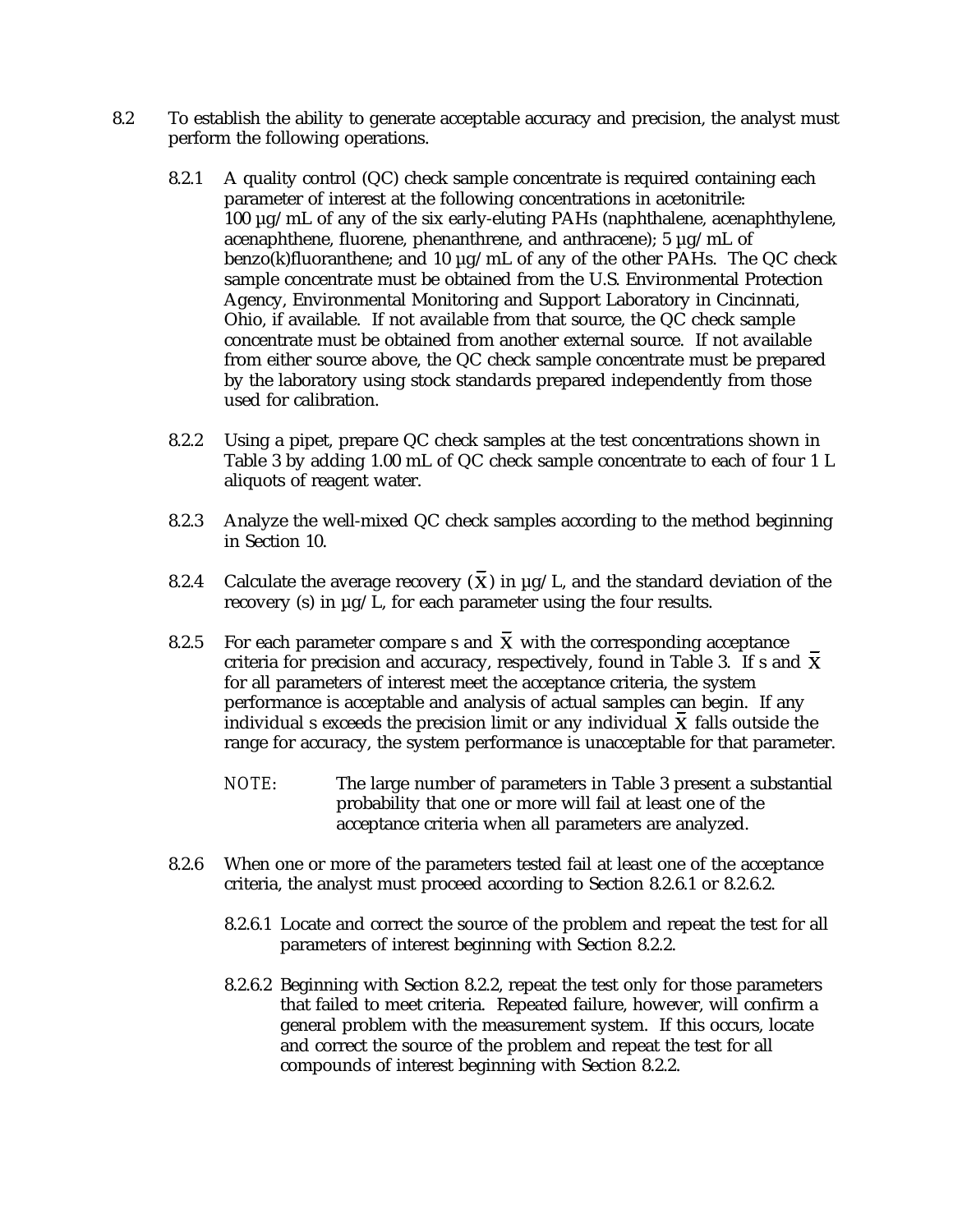- 8.3 The laboratory must, on an ongoing basis, spike at least 10% of the samples from each sample site being monitored to assess accuracy. For laboratories analyzing one to ten samples per month, at least one spiked sample per month is required.
	- 8.3.1 The concentration of the spike in the sample should be determined as follows:
		- 8.3.1.1 If, as in compliance monitoring, the concentration of a specific parameter in the sample is being checked against a regulatory concentration limit, the spike should be at that limit or one to five times higher than the background concentration determined in Section 8.3.2, whichever concentration would be larger.
		- 8.3.1.2 If the concentration of a specific parameter in the sample is not being checked against a limit specific to that parameter, the spike should be at the test concentration in Section 8.2.2 or one to five times higher than the background concentration determined in Section 8.3.2, whichever concentration would be larger.
		- 8.3.1.3 If it is impractical to determine background levels before spiking (e.g., maximum holding times will be exceeded), the spike concentration should be (1) the regulatory concentration limit, if any; or, if none, (2) the larger of either five times higher than the expected background concentration or the test concentration in Section 8.2.2.
	- 8.3.2 Analyze one sample aliquot to determine the background concentration (B) of each parameter. If necessary, prepare a new QC check sample concentrate (Section 8.2.1) appropriate for the background concentrations in the sample. Spike a second sample aliquot with 1.0 mL of the QC check sample concentrate and analyze it to determine the concentration after spiking (A) of each parameter. Calculate each percent recovery  $(P)$  as 100 (A-B)%/T, where T is the known true value of the spike.
	- 8.3.3 Compare the percent recovery (P) for each parameter with the corresponding QC acceptance criteria found in Table 3. These acceptance criteria were calculated to include an allowance for error in measurement of both the background and spike concentrations, assuming a spike to background ratio of 5:1. This error will be accounted for to the extent that the analyst's spike to background ratio approaches  $5:1$ .<sup>7</sup> If spiking was performed at a concentration lower than the test concentration in Section 8.2.2, the analyst must use either the QC acceptance criteria in Table 3, or optional QC acceptance criteria calculated for the specific spike concentration. To calculate optional acceptance criteria for the recovery of a parameter:  $(1)$  Calculate accuracy  $(X')$  using the equation in Table 4, substituting the spike concentration  $(T)$  for  $C$ ; (2) calculate overall precision (S') using the equation in Table 4, substituting X' for  $\overline{X}$ . (3) calculate the range for recovery at the spike concentration as (100 X′/KT)  $\pm 2.44(100 \text{ S'/T})\%$ .<sup>7</sup>
	- 8.3.4 If any individual P falls outside the designated range for recovery, that parameter has failed the acceptance criteria. A check standard containing each parameter that failed the critiera must be analyzed as described in Section 8.4.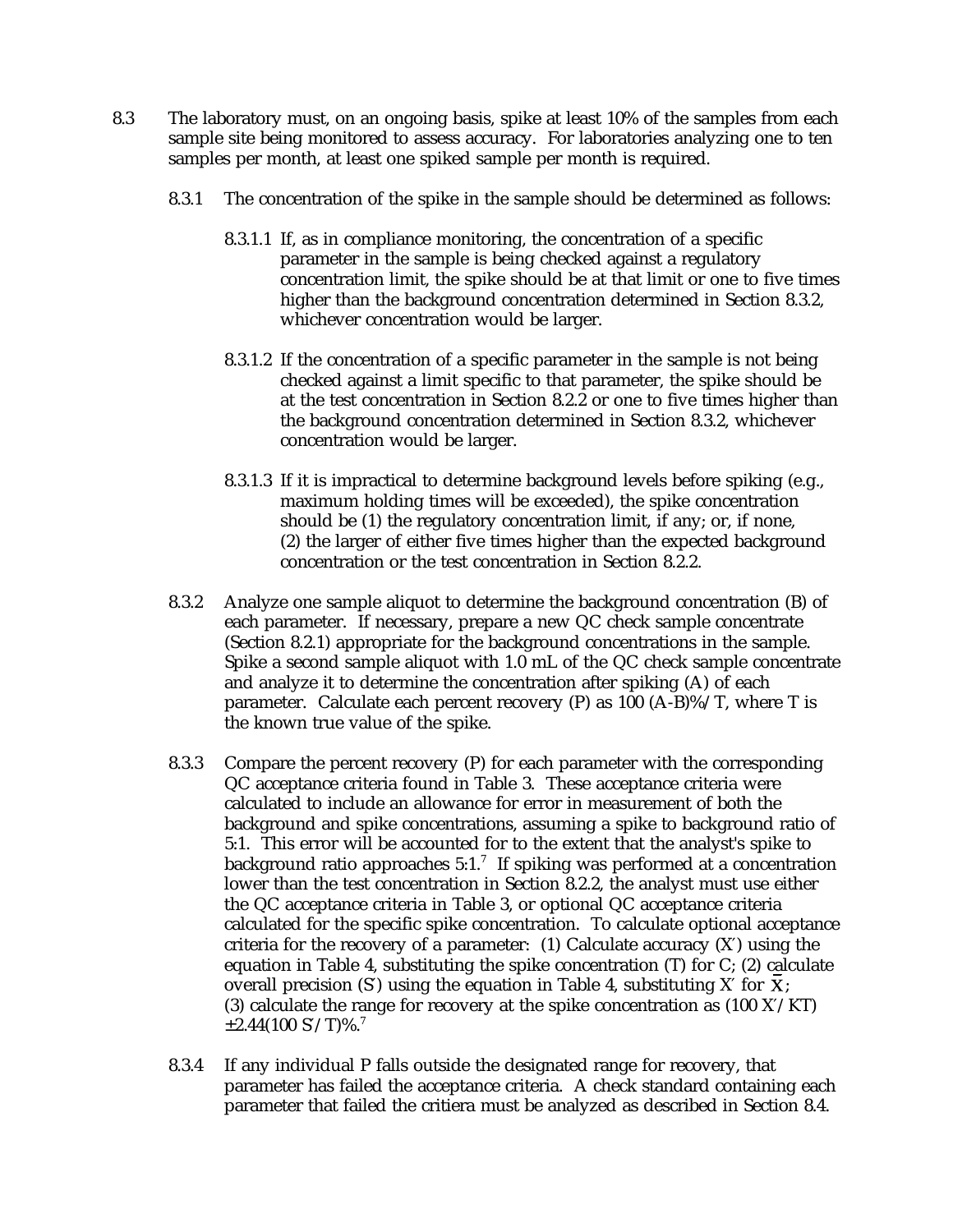- 8.4 If any parameter fails the acceptance criteria for recovery in Section 8.3, a QC check standard containing each parameter that failed must be prepared and analyzed.
	- *NOTE:* The frequency for the required analysis of a QC check standard will depend upon the number of parameters being simultaneously tested, the complexity of the sample matrix, and the performance of the laboratory. If the entire list of parameters in Table 3 must be measured in the sample in Section 8.3, the probability that the analysis of a QC check standard will be required is high. In this case the QC check standard should be routinely analyzed with the spike sample.
	- 8.4.1 Prepare the QC check standard by adding 1.0 mL of QC check sample concentrate (Section 8.2.1 or 8.3.2) to 1 L of reagent water. The QC check standard needs only to contain the parameters that failed criteria in the test in Section 8.3.
	- 8.4.2 Analyze the QC check standard to determine the concentration measured (A) of each parameter. Calculate each percent recovery  $(P_1)$  as 100  $(A/T)$ %, where T is the true value of the standard concentration.
	- 8.4.3 Compare the percent recovery  $(P_5)$  for each parameter with the corresponding QC acceptance criteria found in Table 3. Only parameters that failed the test in Section 8.3 need to be compared with these criteria. If the recovery of any such parameter falls outside the designated range, the laboratory performance for that parameter is judged to be out of control, and the problem must be immediately identified and corrected. The analytical result for that parameter in the unspiked sample is suspect and may not be reported for regulatory compliance purposes.
- 8.5 As part of the QC program for the laboratory, method accuracy for wastewater samples must be assessed and records must be maintained. After the analysis of five spiked wastewater samples as in Section 8.3, calculate the average percent recovery (P) and the standard deviation of the percent recovery  $(s_n)$ . Express the accuracy assessment as a percent recovery interval from  $P-2s_n$  to  $P+2s_n$ . If  $P=90\%$  and  $s =10\%$ , for example, the accuracy interval is expressed as  $70-110\%$ . Update the accuracy assessment for each parameter on a regular basis (e.g., after each 5-10 new accuracy measurements).
- 8.6 It is recommended that the laboratory adopt additional quality assurance practices for use with this method. The specific practices that are most productive depend upon the needs of the laboratory and the nature of the samples. Field duplicates may be analyzed to assess the precision of the environmental measurements. When doubt exists over the identification of a peak on the chromatogram, confirmatory techniques such as gas chromatography with a dissimilar column, specific element detector, or mass spectrometer must be used. Whenever possible, the laboratory should analyze standard reference materials and participate in relevant performance evaluation studies.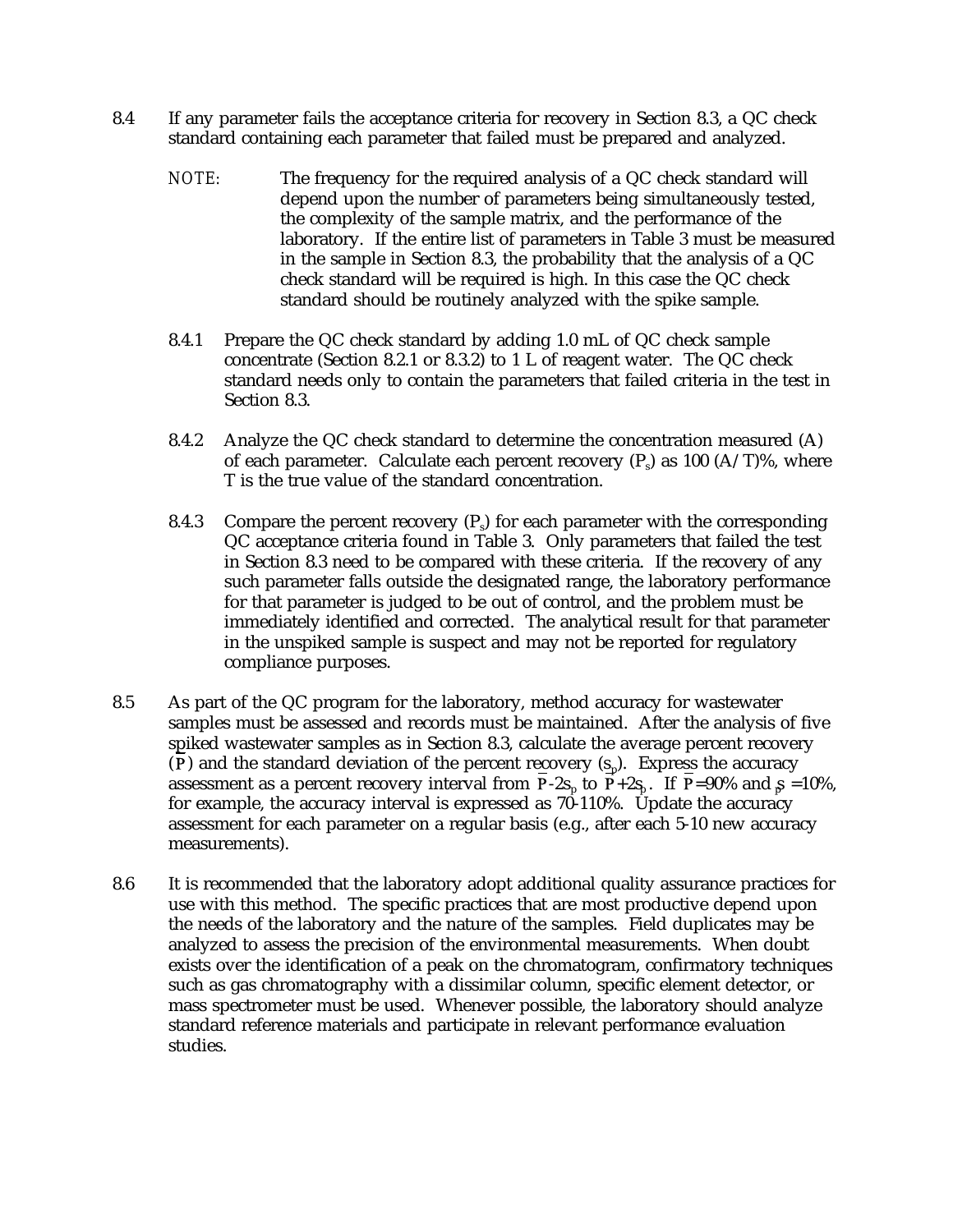## **9. Sample Collection, Preservation, and Handling**

- 9.1 Grab samples must be collected in glass containers. Conventional sampling practices<sup>8</sup> should be followed, except that the bottle must not be prerinsed with sample before collection. Composite samples should be collected in refrigerated glass containers in accordance with the requirements of the program. Automatic sampling equipment must be as free as possible of Tygon tubing and other potential sources of contamination.
- 9.2 All samples must be iced or refrigerated at 4°C from the time of collection until extraction. PAHs are known to be light sensitive; therefore, samples, extracts, and standards should be stored in amber or foil-wrapped bottles in order to minimize photolytic decomposition. Fill the sample bottles and, if residual chlorine is present, add 80 mg of sodium thiosulfate per liter of sample and mix well. EPA Methods 330.4 and 330.5 may be used for measurement of residual chlorine. $9$  Field test kits are available for this purpose.
- 9.3 All samples must be extracted within seven days of collection and completely analyzed within 40 days of extraction.<sup>2</sup>

## **10. Sample Extraction**

- 10.1 Mark the water meniscus on the side of the sample bottle for later determination of sample volume. Pour the entire sample into a 2 L separatory funnel.
- 10.2 Add 60 mL of methylene chloride to the sample bottle, seal, and shake 30 seconds to rinse the inner surface. Transfer the solvent to the separatory funnel and extract the sample by shaking the funnel for two minutes with periodic venting to release excess pressure. Allow the organic layer to separate from the water phase for a minimum of 10 minutes. If the emulsion interface between layers is more than one-third the volume of the solvent layer, the analyst must employ mechanical techniques to complete the phase separation. The optimum technique depends upon the sample, but may include stirring, filtration of the emulsion through glass wool, centrifugation, or other physical methods. Collect the methylene chloride extract in a 250 mL Erlenmeyer flask.
- 10.3 Add a second 60 mL volume of methylene chloride to the sample bottle and repeat the extraction procedure a second time, combining the extracts in the Erlenmeyer flask. Perform a third extraction in the same manner.
- 10.4 Assemble a Kuderna-Danish (K-D) concentrator by attaching a 10 mL concentrator tube to a 500 mL evaporative flask. Other concentration devices or techniques may be used in place of the K-D concentrator if the requirements of Section 8.2 are met.
- 10.5 Pour the combined extract through a solvent-rinsed drying column containing about 10 cm of anhydrous sodium sulfate, and collect the extract in the K-D concentrator. Rinse the Erlenmeyer flask and column with 20-30 mL of methylene chloride to complete the quantitative transfer.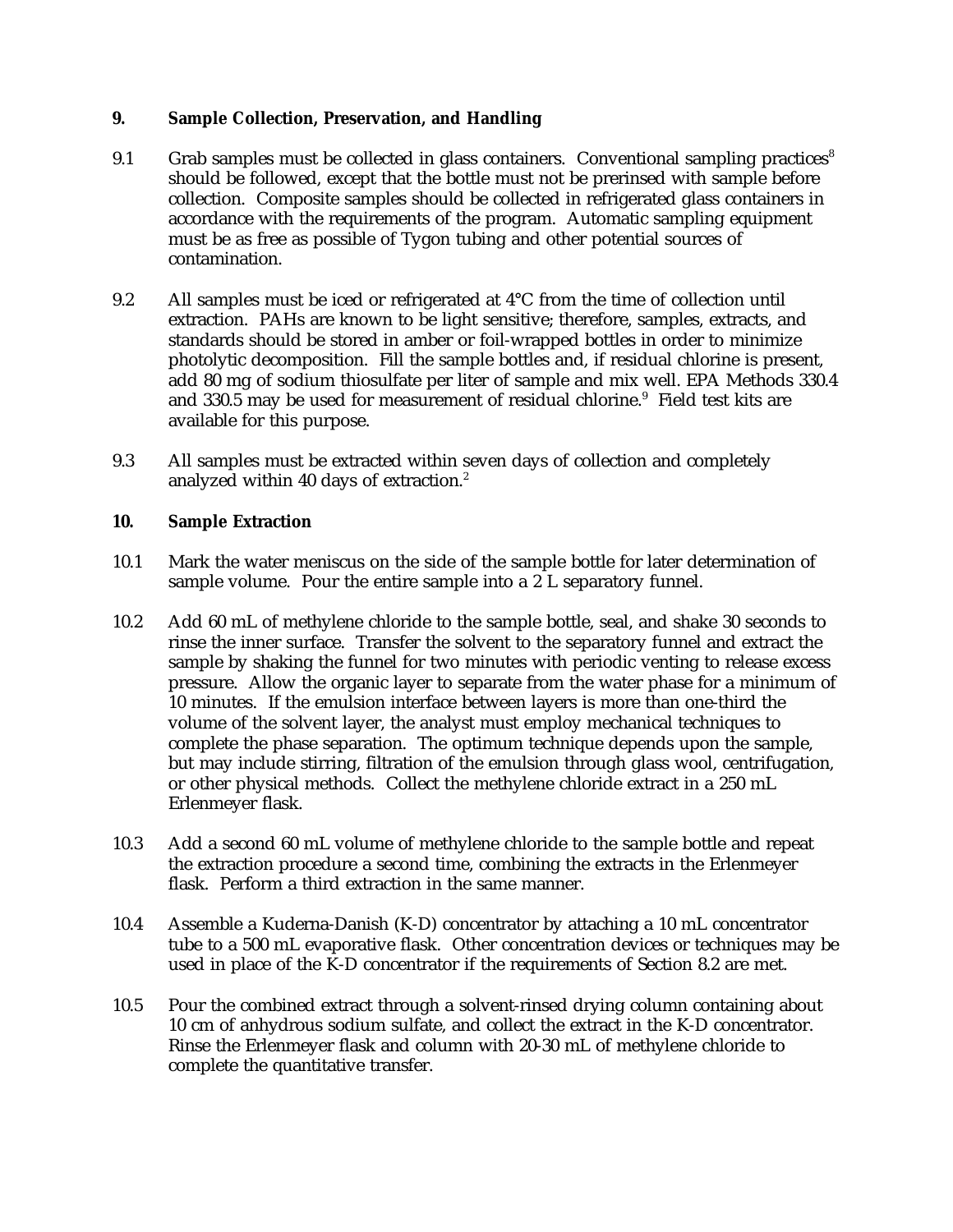- 10.6 Add one or two clean boiling chips to the evaporative flask and attach a three-ball Snyder column. Prewet the Snyder column by adding about 1 mL of methylene chloride to the top. Place the K-D apparatus on a hot water bath  $(60-65^{\circ}C)$  so that the concentrator tube is partially immersed in the hot water, and the entire lower rounded surface of the flask is bathed with hot vapor. Adjust the vertical position of the apparatus and the water temperature as required to complete the concentration in 15-20 minutes. At the proper rate of distillation the balls of the column will actively chatter but the chambers will not flood with condensed solvent. When the apparent volume of liquid reaches 1 mL, remove the K-D apparatus and allow it to drain and cool for at least 10 minutes.
- 10.7 Remove the Snyder column and rinse the flask and its lower joint into the concentrator tube with 1-2 mL of methylene chloride. A 5 mL syringe is recommended for this operation. Stopper the concentrator tube and store refrigerated if further processing will not be performed immediately. If the extract will be stored longer than two days, it should be transferred to a Teflon-sealed screw-cap vial and protected from light. If the sample extract requires no further cleanup, proceed with gas or liquid chromatographic analysis (Section 12 or 13). If the sample requires further cleanup, proceed to Section 11.
- 10.8 Determine the original sample volume by refilling the sample bottle to the mark and transferring the liquid to a 1000 mL graduated cylinder. Record the sample volume to the nearest 5 mL.

## **11. Cleanup and Separation**

- 11.1 Cleanup procedures may not be necessary for a relatively clean sample matrix. If particular circumstances demand the use of a cleanup procedure, the analyst may use the procedure below or any other appropriate procedure. However, the analyst first must demonstrate that the requirements of Section 8.2 can be met using the methods as revised to incorporate the cleanup procedure.
- 11.2 Before the silica gel cleanup technique can be utilized, the extract solvent must be exchanged to cyclohexane. Add 1-10 mL of the sample extract (in methylene chloride) and a boiling chip to a clean K-D concentrator tube. Add 4 mL of cyclohexane and attach a two-ball micro-Snyder column. Prewet the column by adding 0.5 mL of methylene chloride to the top. Place the micro-K-D apparatus on a boiling (100°C) water bath so that the concentrator tube is partially immersed in the hot water. Adjust the vertical position of the apparatus and the water temperature as required to complete concentration in 5-10 minutes. At the proper rate of distillation the balls of the column will actively chatter but the chambers will not flood. When the apparent volume of the liquid reaches 0.5 mL, remove the K-D apparatus and allow it to drain and cool for at least 10 minutes. Remove the micro-Snyder column and rinse its lower joint into the concentrator tube with a minimum amount of cyclohexane. Adjust the extract volume to about 2 mL.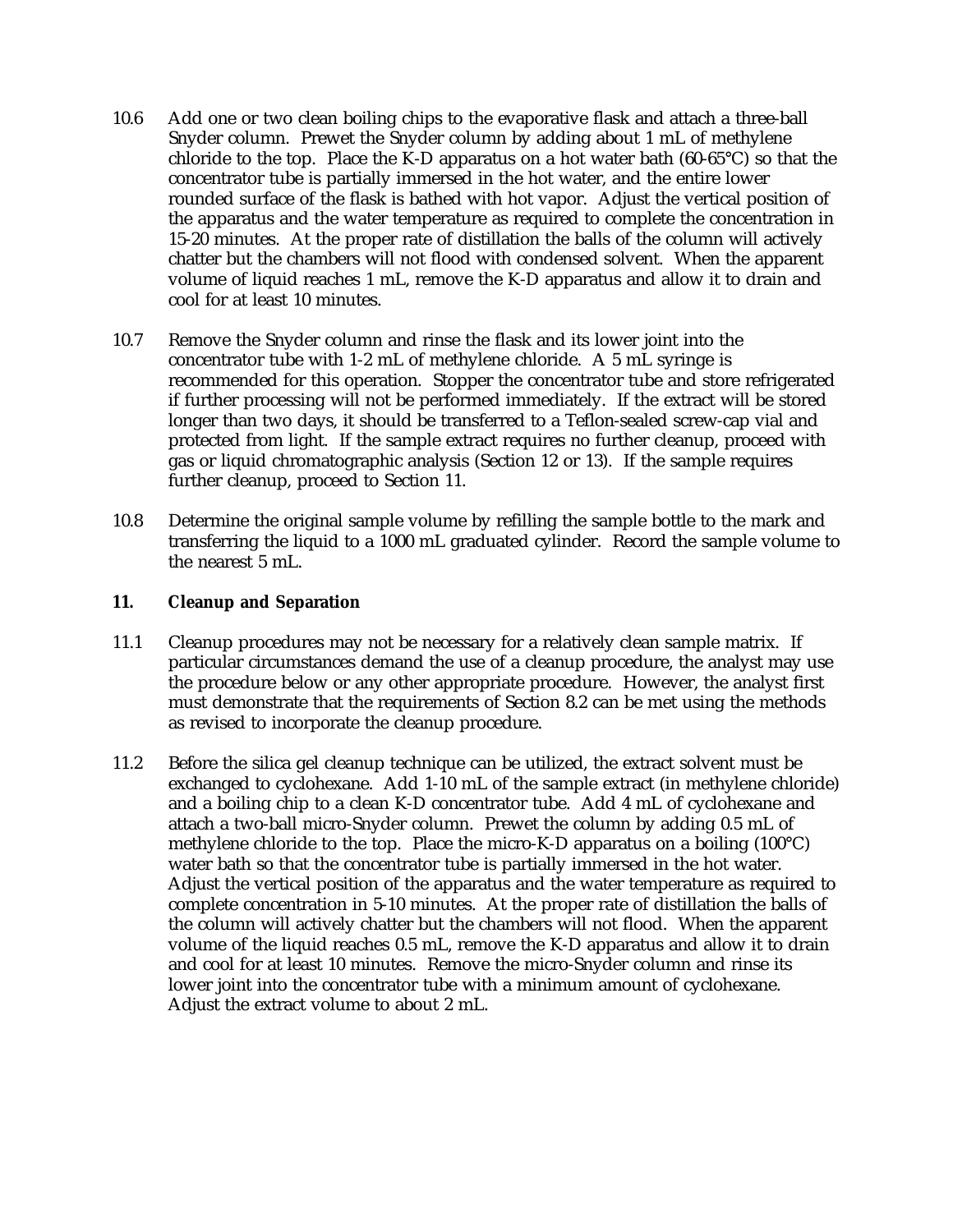- 11.3 Silica gel column cleanup for PAHs
	- 11.3.1 Prepare a slurry of 10 g of activiated silica gel in methylene chloride and place this into a 10 mm ID chromatographic column. Tap the column to settle the silica gel and elute the methylene chloride. Add 1-2 cm of anhydrous sodium sulfate to the top of the silica gel.
	- 11.3.2 Preelute the column with 40 mL of pentane. The rate for all elutions should be about 2 mL/min. Discard the eluate and just prior to exposure of the sodium sulfate layer to the air, transfer the 2 mL cyclohexane sample extract onto the column using an additional 2 mL cyclohexane to complete the transfer. Just prior to exposure of the sodium sulfate layer to the air, add 25 mL of pentane and continue the elution of the column. Discard this pentane eluate.
	- 11.3.3 Next, elute the column with 25 mL of methylene chloride/pentane  $(4+6)$  (V/V) into a 500 mL K-D flask equipped with a 10 mL concentrator tube. Concentrate the collected fraction to less than 10 mL as in Section 10.6. When the apparatus is cool, remove the Snyder column and rinse the flask and its lower joint with pentane. Proceed with HPLC or GC analysis.

## **12. High Performance Liquid Chromatography**

- 12.1 To the extract in the concentrator tube, add 4 mL of acetonitrile and a new boiling chip, then attach a two-ball micro-Snyder column. Concentrate the solvent as in Section 10.6, except set the water bath at 95-100°C. When the apparatus is cool, remove the micro-Snyder column and rinse its lower joint into the concentrator tube with about 0.2 mL of acetonitrile. Adjust the extract volume to 1.0 mL.
- 12.2 Table 1 summarizes the recommended operating conditions for the HPLC. Included in this table are retention times, capacity factors, and MDL that can be achieved under these conditions. The UV detector is recommended for the determination of naphthalene, acenaphthylene, acenapthene, and fluorene and the fluorescence detector is recommended for the remaining PAHs. Examples of the separations achieved by this HPLC column are shown in Figures 1 and 2. Other HPLC columns, chromatographic conditions, or detectors may be used if the requirements of Section 8.2 are met.
- 12.3 Calibrate the system daily as described in Section 7.
- 12.4 If the internal standard calibration procedure is being used, the internal standard must be added to the sample extract and mixed thoroughly immediately before injection into the instrument.
- 12.5 Inject 5-25 µL of the sample extract or standard into the HPLC using a high pressure syringe or a constant volume sample injection loop. Record the volume injected to the nearest  $0.1 \mu L$ , and the resulting peak size in area or peak height units. Re-equilibrate the HPLC column at the initial gradient conditions for at least 10 minutes between injections.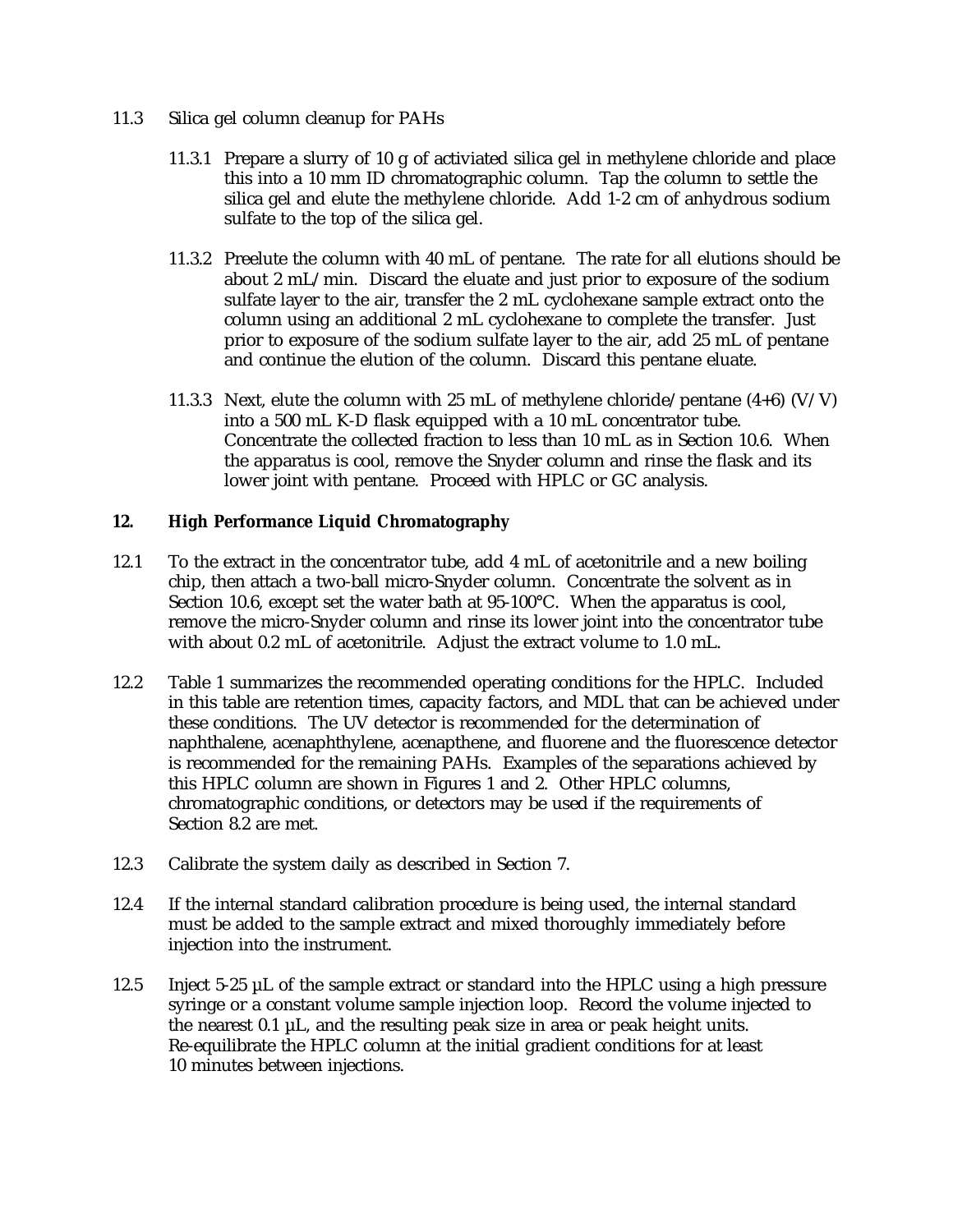- 12.6 Identify the parameters in the sample by comparing the retention time of the peaks in the sample chromatogram with those of the peaks in standard chromatograms. The width of the retention time window used to make identifications should be based upon measurements of actual retention time variations of standards over the course of a day. Three times the standard deviation of a retention time for a compound can be used to calculate a suggested window size; however, the experience of the analyst should weigh heavily in the interpretation of chromatograms.
- 12.7 If the response for a peak exceeds the working range of the system, dilute the extract with acetonitrile and reanalyze.
- 12.8 If the measurement of the peak response is prevented by the presence of interferences, further cleanup is required.

## **13. Gas Chromatography**

- 13.1 The packed column GC procedure will not resolve certain isomeric pairs as indicated in Section 1.3 and Table 2. The liquid chromatographic procedure (Section 12) must be used for these parameters.
- 13.2 To achieve maximum sensitivity with this method, the extract must be concentrated to 1.0 mL. Add a clean boiling chip to the methylene chloride extract in the concentrator tube. Attach a two-ball micro-Snyder column. Prewet the micro-Snyder column by adding about 0.5 mL of methylene chloride to the top. Place the micro-K-D apparatus on a hot water bath (60-65°C) so that the concentrator tube is partially immersed in the hot water. Adjust the vertical position of the apparatus and the water temperature as required to complete the concentration in 5-10 minutes. At the proper rate of distillation the balls will actively chatter but the chambers will not flood. When the apparent volume of liquid reaches 0.5 mL, remove the K-D apparatus and allow it to drain and cool for at least 10 minutes. Remove the micro-Snyder column and rinse its lower joint into the concentrator tube with a minimum amount of methylene chloride. Adjust the final volume to 1.0 mL and stopper the concentrator tube.
- 13.3 Table 2 summarizes the recommended operating conditions for the gas chromatograph. Included in this table are retention times that were obtained under these conditions. An example of the separations achieved by this column is shown in Figure 3. Other packed or capillary (open-tubular) columns, chromatographic conditions, or detectors may be used if the requirements of Section 8.2 are met.
- 13.4 Calibrate the gas chromatographic system daily as described in Section 7.
- 13.5 If the internal standard calibration procedure is being used, the internal standard must be added to the sample extract and mixed thoroughly immediately before injection into the gas chromatograph.
- 13.6 Inject 2-5 µL of the sample extract or standard into the gas chromatograph using the solvent-flush technique.<sup>10</sup> Smaller (1.0  $\mu$ L) volumes may be injected if automatic devices are employed. Record the volume injected to the nearest  $0.05 \mu L$ , and the resulting peak size in area or peak height units.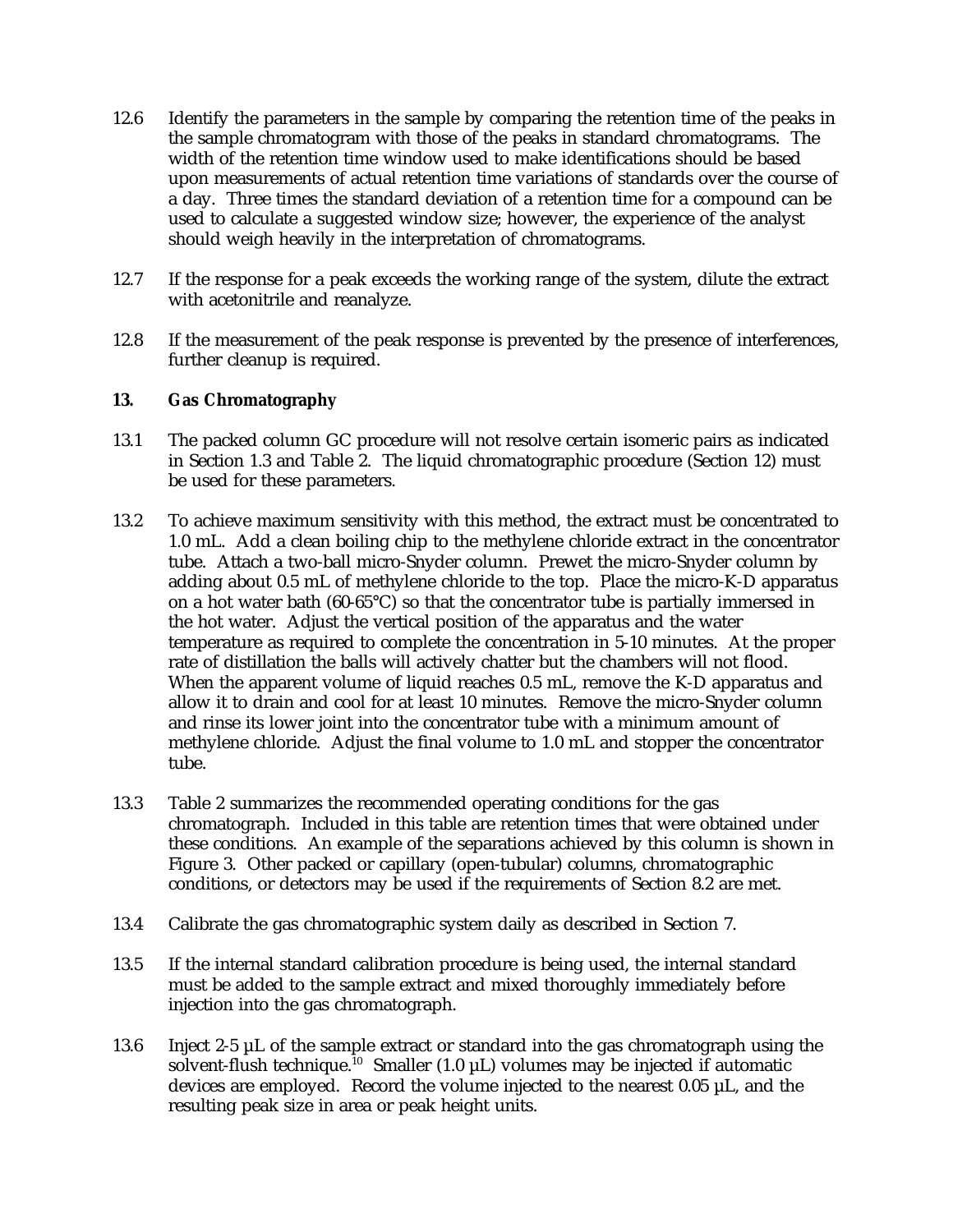- 13.7 Identify the parameters in the sample by comparing the retention times of the peaks in the sample chromatogram with those of the peaks in standard chromatograms. The width of the retention time window used to make identifications should be based upon measurements of actual retention time variations of standards over the course of a day. Three times the standard deviation of a retention time for a compound can be used to calculate a suggested window size; however, the experience of the analyst should weigh heavily in the interpretation of chromatograms.
- 13.8 If the response for a peak exceeds the working range of the system, dilute the extract and reanalyze.
- 13.9 If the measurement of the peak response is prevented by the presence of interferences, further cleanup is required.

#### **14. Calculations**

- 14.1 Determine the concentration of individual compounds in the sample.
	- 14.1.1 If the external standard calibration procedure is used, calculate the amount of material injected from the peak response using the calibration curve or calibration factor determined in Section 7.2.2. The concentration in the sample can be calculated from Equation 2.

#### *Equation 2*

Concentration (µg/L) = 
$$
\frac{(A) (V_t)}{(V_t) (V_s)}
$$

where:

 $A =$  Amount of material injected (ng).  $V_i$  = Volume of extract injected ( $\mu$ L).  $V_t$  = Volume of total extract (µL).  $V_s$  = Volume of water extracted (mL).

14.1.2 If the internal standard calibration procedure is used, calculate the concentration in the sample using the response factor (RF) determined in Section 7.3.2 and Equation 3.

*Equation 3*

$$
\text{Concentration } (\mu g/L) = \frac{(A_s) \text{ (I_s)}}{(A_{is}) \text{ (RF) (V_o)}}
$$

where:

 $A_s$  = Response for the parameter to be measured.

- $A_{is}$  = Response for the internal standard.
- $I_s$  = Amount of internal standard added to each extract ( $\mu$ g).
- $V_0$  = Volume of water extracted (L).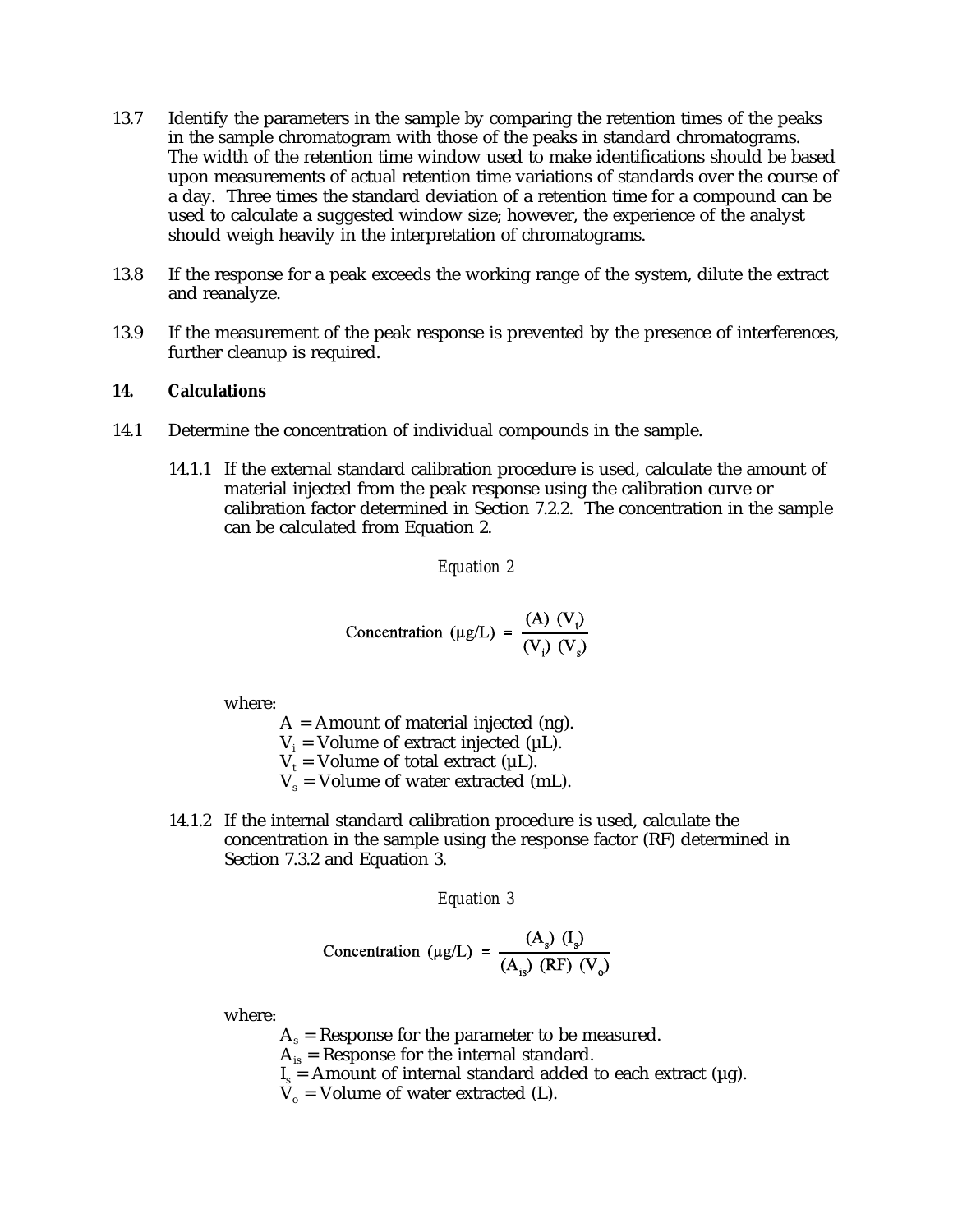14.2 Report results in  $\mu$ g/L without correction for recovery data. All QC data obtained should be reported with the sample results.

## **15. Method Performance**

- 15.1 The method detection limit (MDL) is defined as the minimum concentration of a substance that can be measured and reported with 99% confidence that the value is above zero.<sup>1</sup> The MDL concentrations listed in Table 1 were obtained using reagent water.<sup>11</sup> Similar results were achieved using representative wastewaters. MDL for the GC approach were not determined. The MDL actually achieved in a given analysis will vary depending on instrument sensitivity and matrix effects.
- 15.2 This method has been tested for linearity of spike recovery from reagent water and has been demonstrated to be applicable over the concentration range from 8 x MDL to 800 x MDL<sup>11</sup> with the following exception: benzo(ghi)perylene recovery at 80 x and 800 x MDL were low (35% and 45%, respectively).
- 15.3 This method was tested by 16 laboratories using reagent water, drinking water, surface water, and three industrial wastewaters spiked at six concentrations over the range 0.1-425  $\mu$ g/L.<sup>12</sup> Single operator precision, overall precision, and method accuracy were found to be directly related to the concentration of the parameter and essentially independent of the sample matrix. Linear equations to describe these relationships are presented in Table 4.

# **References**

- 1. 40 CFR Part 136, Appendix B.
- 2. "Determination of Polynuclear Aromatic Hydrocarbons in Industrial and Municipal Wastewaters," EPA 600/4-82-025, National Technical Information Service, PB82-258799, Springfield, Virginia 22161, June 1982.
- 3. ASTM Annual Book of Standards, Part 31, D3694-78. "Standard Practices for Preparation of Sample Containers and for Preservation of Organic Constituents," American Society for Testing and Materials, Philadelphia.
- 4. "Carcinogens-Working With Carcinogens," Department of Health, Education, and Welfare, Public Health Service, Center for Disease Control, National Institute for Occupational Safety and Health, Publication No. 77-206, August 1977.
- 5. "OSHA Safety and Health Standards, General Industry," (29 CFR Part 1910), Occupational Safety and Health Administration, OSHA 2206 (Revised, January 1976).
- 6. "Safety in Academic Chemistry Laboratories," American Chemical Society Publication, Committee on Chemical Safety, 3rd Edition, 1979.
- 7. Provost, L.P. and Elder, R.S. "Interpretation of Percent Recovery Data," *American Laboratory, 15,* 58-63 (1983). (The value 2.44 used in the equation in Section 8.3.3 is two times the value 1.22 derived in this report.)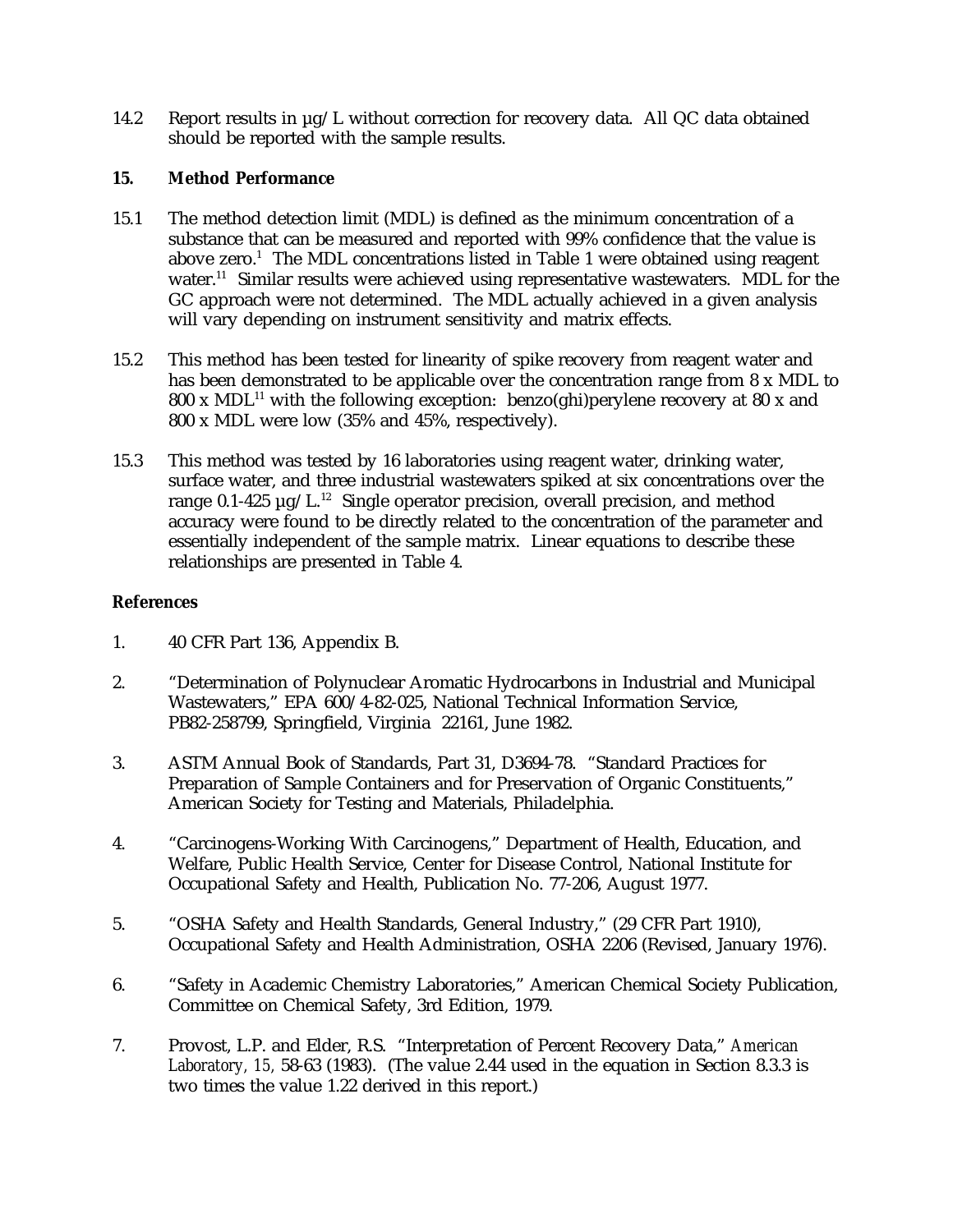- 8. ASTM Annual Book of Standards, Part 31, D3370-76. "Standard Practices for Sampling Water," American Society for Testing and Materials, Philadelphia.
- 9. "Methods 330.4 (Titrimetric, DPD-FAS) and 330.5 (Spectrophotometric, DPD) for Chlorine, Total Residual," Methods for Chemical Analysis of Water and Wastes, EPA-600/4-79-020, U.S. Environmental Protection Agency, Environmental Monitoring and Support Laboratory, Cincinnati, Ohio 45268, March 1979.
- 10. Burke, J.A. "Gas Chromatography for Pesticide Residue Analysis; Some Practical Aspects," *Journal of the Association of Official Analytical Chemists, 48,* 1037 (1965).
- 11. Cole, T., Riggin, R., and Glaser, J. "Evaluation of Method Detection Limits and Analytical Curve for EPA Method 610-PNAs," International Symposium on Polynuclear Aromatic Hydrocarbons, 5th, Battelle's Columbus Laboratories, Columbus, Ohio (1980).
- 12. "EPA Method Study 20, Method 610 (PNA's)," EPA 600/4-84-063, National Technical Information Service, PB84-211614, Springfield, Virginia 22161, June 1984.

| <b>Parameter</b>                                                   | <b>Retention</b><br>time (min) | Column<br>capacity<br>factor $(k')$ | Method<br>detection<br>limit $(\mu g/L)$ |  |
|--------------------------------------------------------------------|--------------------------------|-------------------------------------|------------------------------------------|--|
| Naphthalene                                                        | 16.6                           | 12.2                                | 1.8                                      |  |
| Acenaphthylene                                                     | 18.5                           | 13.7                                | 2.3                                      |  |
| Acenaphthene                                                       | 20.5                           | 15.2                                | 1.8                                      |  |
|                                                                    | 21.2                           | 15.8                                | 0.21                                     |  |
| Phenanthrene                                                       | 22.1                           | 16.6                                | 0.64                                     |  |
|                                                                    | 23.4                           | 17.6                                | 0.66                                     |  |
|                                                                    | 24.5                           | 18.5                                | 0.21                                     |  |
|                                                                    | 25.4                           | 19.1                                | 0.27                                     |  |
| Benzo(a)anthracene                                                 | 28.5                           | 21.6                                | 0.013                                    |  |
|                                                                    | 29.3                           | 22.2                                | 0.15                                     |  |
| Benzo(b)fluoranthene                                               | 31.6                           | 24.0                                | 0.018                                    |  |
| Benzo(k)fluoranthene                                               | 32.9                           | 25.1                                | 0.017                                    |  |
|                                                                    | 33.9                           | 25.9                                | 0.023                                    |  |
|                                                                    | 35.7                           | 27.4                                | 0.030                                    |  |
| Benzo(ghi)perylene                                                 | 36.3                           | 27.8                                | 0.076                                    |  |
| $Indeno(1,2,3-cd)pyrene \ldots \ldots \ldots \ldots \ldots \ldots$ | 37.4                           | 28.7                                | 0.043                                    |  |

# **Table 1—High Performance Liquid Chromatography Conditions and Method Detection Limits**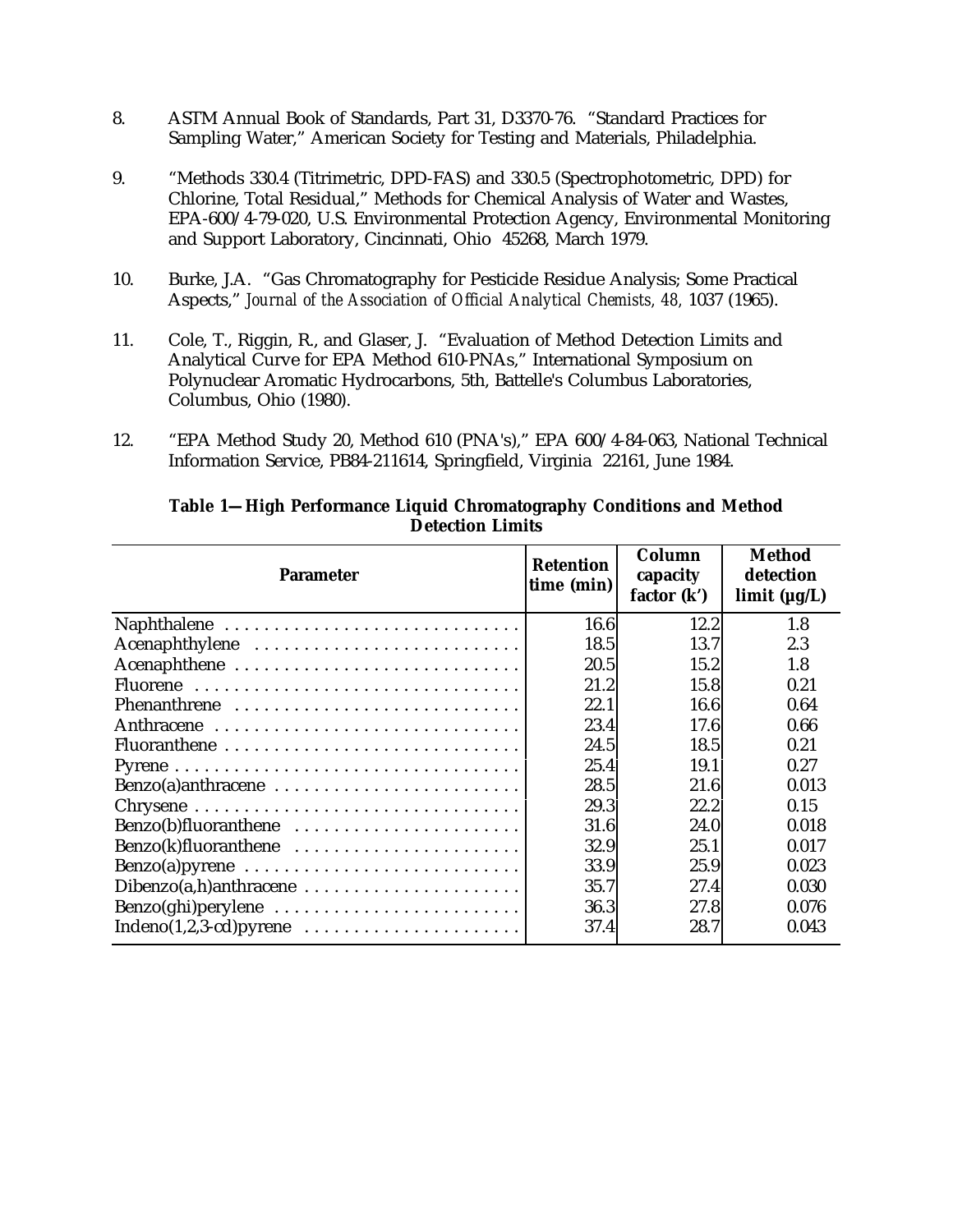HPLC column conditions: Reverse phase HC-ODS Sil-X, 5 micron particle size, in a 25 cm x 2.6 mm ID stainless steel column. Isocratic elution for five minutes using acetonitrile/water  $(4+6)$ , then linear gradient elution to 100% acetonitrile over 25 minutes at 0.5 mL/min. flow rate. If columns having other internal diameters are used, the flow rate should be adjusted to maintain a linear velocity of 2 mm/sec.

<sup>a</sup>The MDL for naphthalene, acenaphthylene, acenaphthene, and fluorene were determined using a UV detector. All others were determined using a fluorescence detector.

| <b>Parameter</b>                                                                                       | <b>Retention</b><br>time (min) |  |
|--------------------------------------------------------------------------------------------------------|--------------------------------|--|
|                                                                                                        | 4.5                            |  |
|                                                                                                        | 10.4                           |  |
|                                                                                                        | 10.8                           |  |
|                                                                                                        | 12.6                           |  |
|                                                                                                        | 15.9                           |  |
|                                                                                                        | 15.9                           |  |
|                                                                                                        | 19.8                           |  |
|                                                                                                        | 20.6                           |  |
|                                                                                                        | 24.7                           |  |
|                                                                                                        | 24.7                           |  |
|                                                                                                        | 28.0                           |  |
|                                                                                                        | 28.0                           |  |
|                                                                                                        | 29.4                           |  |
|                                                                                                        | 36.2                           |  |
| $Indeno(1,2,3-cd)pyrene \dots \dots \dots \dots \dots \dots \dots \dots \dots \dots \dots \dots \dots$ | 36.2                           |  |
|                                                                                                        | 38.6                           |  |

**Table 2—Gas Chromatographic Conditions and Retention Times**

GC Column conditions: Chromosorb W-AW-DCMS (100/120 mesh) coated with 3% OV-17 packed in a 1.8 x 2 mm ID glass column with nitrogen carrier gas at 40 mL/min. flow rate. Column temperature was held at 100°C for four minutes, then programmed at 8°C/min. to a final hold at 280°C.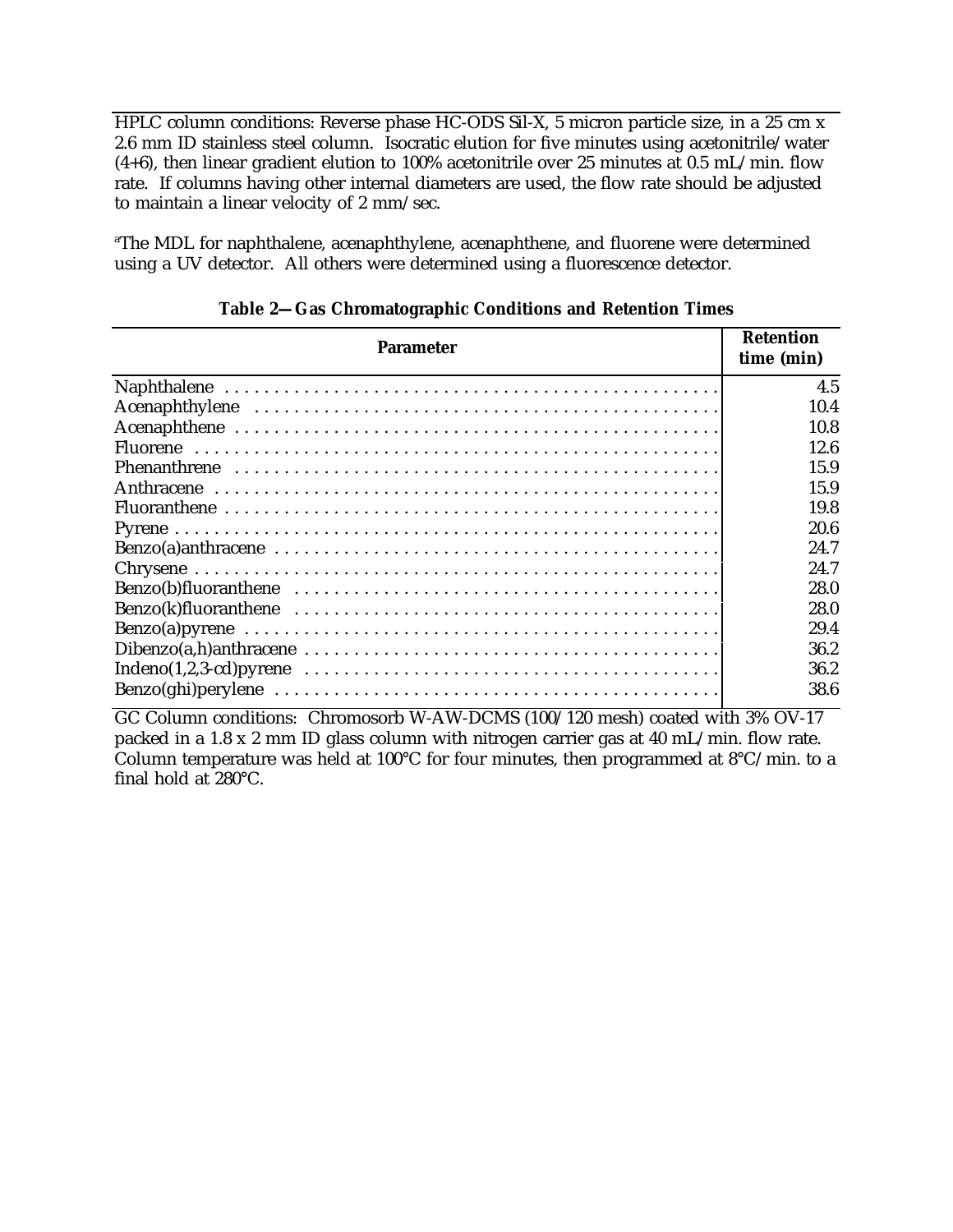| <b>Parameter</b>                                             | <b>Test</b><br>conc.<br>$(\mu g/L)$ | Limit for $s$ Range for<br>$(\mu g/L)$ | $\mathbf{X}$ (µg/L) | <b>Range for</b><br><b>P</b> , $P_s$ (%) |
|--------------------------------------------------------------|-------------------------------------|----------------------------------------|---------------------|------------------------------------------|
| Acenaphthene                                                 | 100                                 | 40.3                                   | $D-105.7$           | $D-124$                                  |
| Acenaphthylene                                               | 100                                 | 45.1                                   | 22.1-112.1          | D-139                                    |
| Anthracene                                                   | 100                                 | 28.7                                   | $11.2 - 112.3$      | $D-126$                                  |
| Benzo(a)anthracene                                           | 10                                  | 4.0                                    | $3.1 - 11.6$        | 12-135                                   |
|                                                              | 10                                  | 4.0                                    | $0.2 - 11.0$        | $D-128$                                  |
| Benzo(b)fluoranthene                                         | 10                                  | 3.1                                    | $1.8 - 13.8$        | $6 - 150$                                |
| Benzo(ghi)perylene                                           | 10                                  | 2.3                                    | $D-10.7$            | $D-116$                                  |
| Benzo(k)fluoranthene                                         | 5                                   | 2.5                                    | $D-7.0$             | $D-159$                                  |
|                                                              | 10                                  | 4.2                                    | $D-17.5$            | D-199                                    |
| Dibenzo(a,h)anthracene                                       | 10                                  | 2.0                                    | $0.3 - 10.0$        | $D-110$                                  |
|                                                              | 10                                  | 3.0 <sub>l</sub>                       | $2.7 - 11.1$        | 14-123                                   |
| Fluorene                                                     | 100                                 | 43.0                                   | $D-119$             | $D-142$                                  |
| Indeno $(1,2,3$ -cd) pyrene $\dots\dots\dots\dots\dots\dots$ | 10                                  | 3.0                                    | $1.2 - 10.0$        | $D-116$                                  |
| Naphthalene                                                  | 100                                 | 40.7                                   | $21.5 - 100.0$      | $D-122$                                  |
| Phenanthrene                                                 | 100                                 | 37.7                                   | 8.4-133.7           | $D-155$                                  |
|                                                              | 10                                  | 3.4                                    | $1.4 - 12.1$        | $D-140$                                  |

**Table 3—QC Acceptance Criteria—Method 610**

 $s$  = Standard deviation of four recovery measurements, in  $\mu$ g/L (Section 8.2.4).

 $\overline{\mathbf{X}}$  = Average recovery for four recovery measurements, in  $\mu$ g/L (Section 8.2.4).

P,  $P_s$  = Percent recovery measured (Section 8.3.2, Section 8.4.2).

D = Detected; result must be greater than zero.

*NOTE*: These criteria are based directly upon the method performance data in Table 4. Where necessary, the limits for recovery have been broadened to assure applicability of the limits to concentrations below those used to develop Table 4.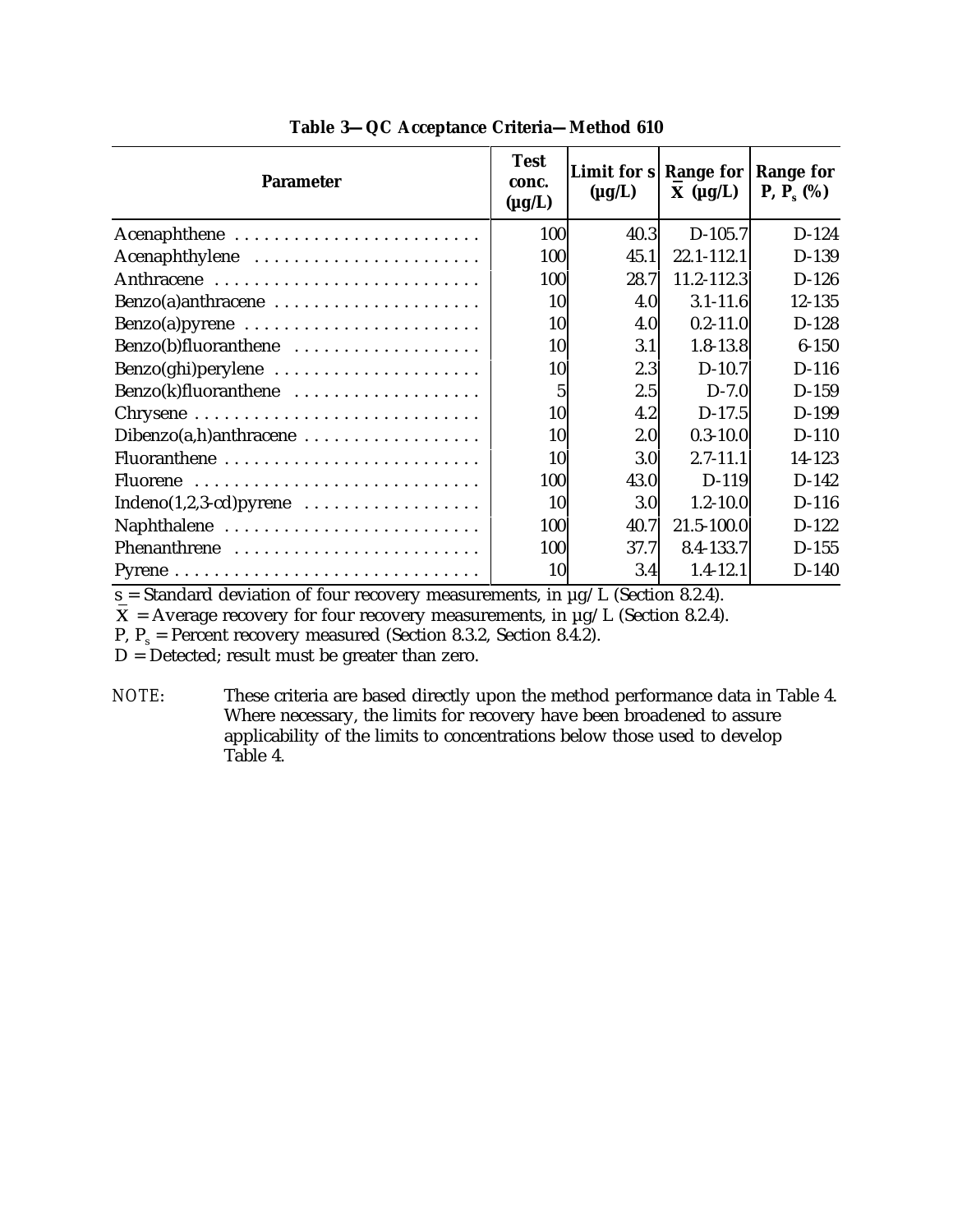| <b>Parameter</b>                                                 | Accuracy, as<br>recovery,<br>$X'$ ( $\mu$ g/L) | Single analyst<br>precision,<br>$S'_r$ ( $\mu g/L$ ) | <b>Overall</b><br>precision,<br>$S'$ ( $\mu$ g/L) |
|------------------------------------------------------------------|------------------------------------------------|------------------------------------------------------|---------------------------------------------------|
| Acenaphthene                                                     | $0.52C + 0.54$                                 | $0.39X + 0.76$                                       | $0.53X + 1.32$                                    |
| Acenaphthylene                                                   | $0.69C - 1.89$                                 | $0.36X + 0.29$                                       | $0.42X + 0.52$                                    |
|                                                                  | $0.63C - 1.26$                                 | $0.23X + 1.16$                                       | $0.41X + 0.45$                                    |
| Benzo(a)anthracene                                               | $0.73C + 0.05$                                 | $0.28X + 0.04$                                       | $0.34X + 0.02$                                    |
| Benzo(a)pyrene                                                   | $0.56C + 0.01$                                 | $0.38X - 0.01$                                       | $0.53X - 0.01$                                    |
| Benzo(b)fluoranthene                                             | $0.78C + 0.01$                                 | $0.21X + 0.01$                                       | $0.38X - 0.00$                                    |
| Benzo(ghi)perylene                                               | $0.44C + 0.30$                                 | $0.25X + 0.04$                                       | $0.58X + 0.10$                                    |
| Benzo(k)fluoranthene                                             | $0.59C+0.00$                                   | $0.44X - 0.00$                                       | $0.69X + 0.01$                                    |
|                                                                  | $0.77C - 0.18$                                 | $0.32X - 0.18$                                       | $0.66$ X - 0.22                                   |
| $Dibenzo(a,h)anthracene \ldots \ldots \ldots \ldots \ldots$      | $0.41C + 0.11$                                 | $0.24X + 0.02$                                       | $0.45X + 0.03$                                    |
|                                                                  | $0.68C + 0.07$                                 | $0.22X + 0.06$                                       | $0.32 X + 0.03$                                   |
| Fluorene                                                         | $0.56C - 0.52$                                 | $0.44X - 1.12$                                       | $0.63 X - 0.65$                                   |
| Indeno $(1,2,3$ -cd) pyrene $\ldots \ldots \ldots \ldots \ldots$ | $0.54C + 0.06$                                 | $0.29X + 0.02$                                       | $0.42X + 0.01$                                    |
| Naphthalene                                                      | $0.57C - 0.70$                                 | $0.39X - 0.18$                                       | $0.41 X + 0.74$                                   |
| Phenanthrene                                                     | $0.72C - 0.95$                                 | $0.29X + 0.05$                                       | $0.47X - 0.25$                                    |
|                                                                  | $0.69C - 0.12$                                 | $0.25X + 0.14$                                       | $0.42 X - 0.00$                                   |

**Table 4—Method Accuracy and Precision as Functions of Concentration—Method 610**

 $X'$  = Expected recovery for one or more measurements of a sample containing a concentration of C, in  $\mu$ g/L

 $S<sub>r</sub>$  = Expected single analyst standard deviation of measurements at an average concentration found of  $X$ , in  $\mu$ g/L.

S' = Expected interlaboratory standard deviation of measurements at an average concentration found of  $\overline{\mathbf{x}}$ , in  $\mu$ g/L.

 $C = True$  value for the concentration, in  $\mu$ g/L.

 $\overline{\mathbf{X}}$  = Average recovery found for measurements of samples containing a concentration of C, in  $\mu$ g/L.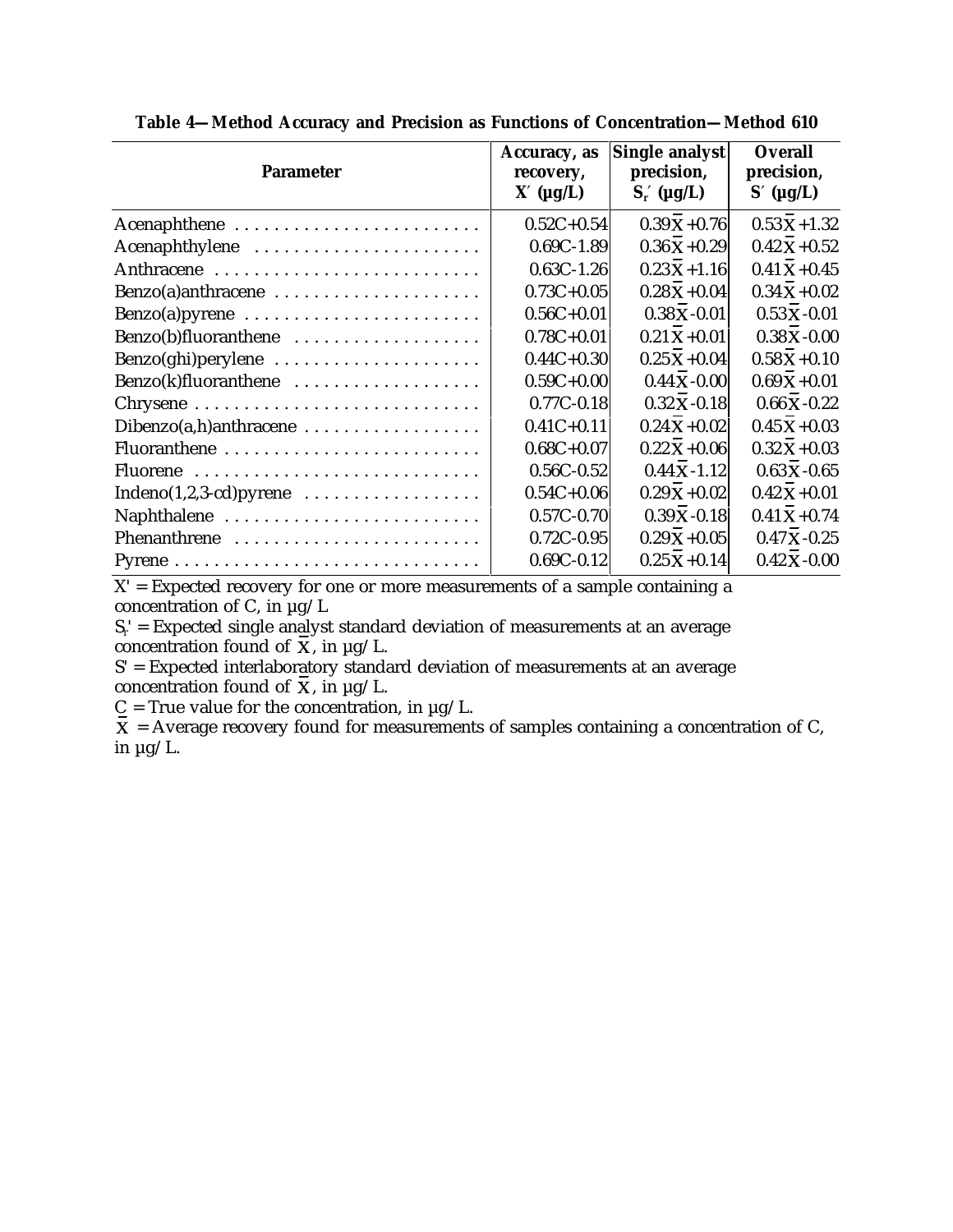

Figure 1. Liquid chromatogram of polynuclear aromatic hydrocarbons.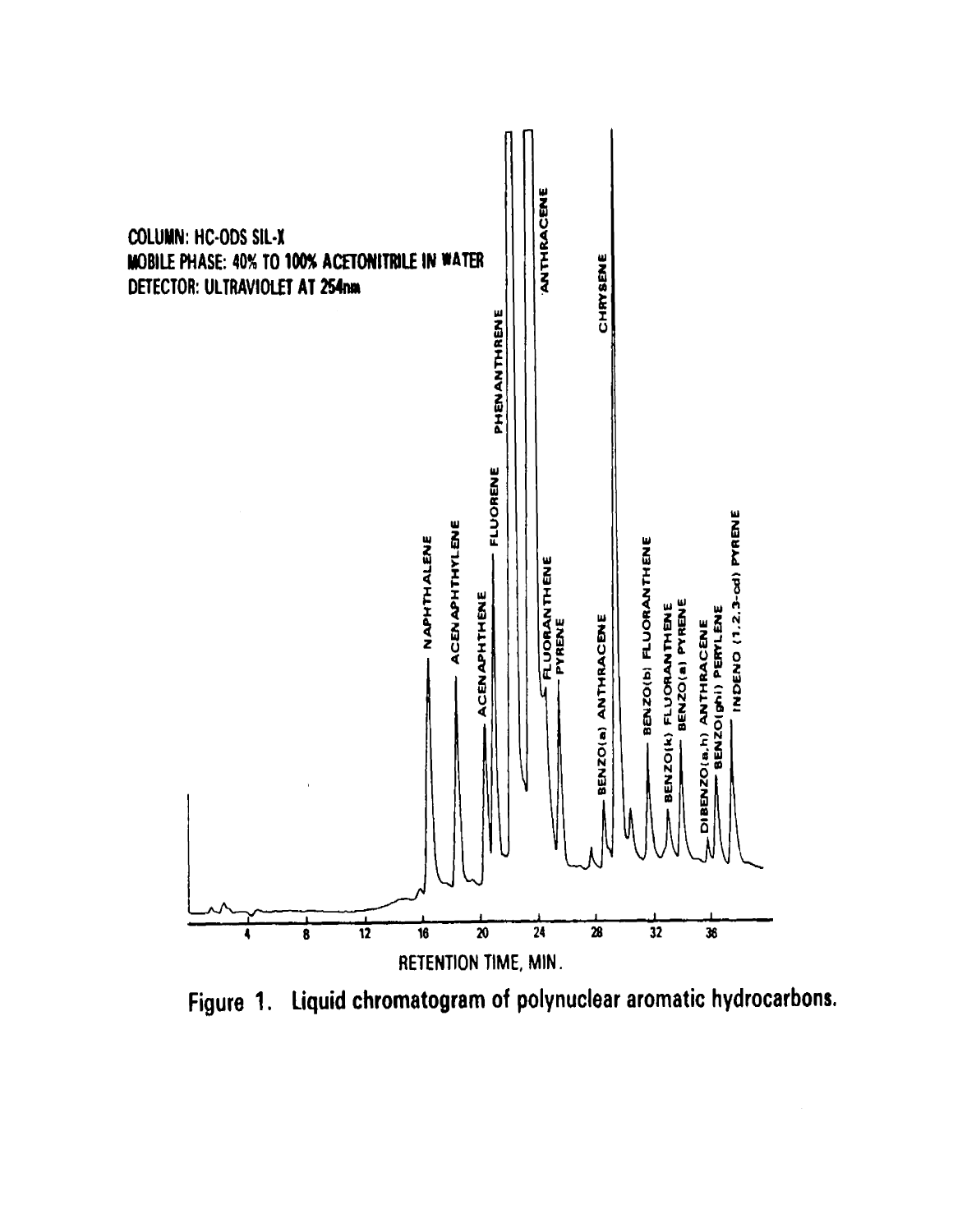

Figure 2. Liquid chromatogram of polynuclear aromatic hydrocarbons.